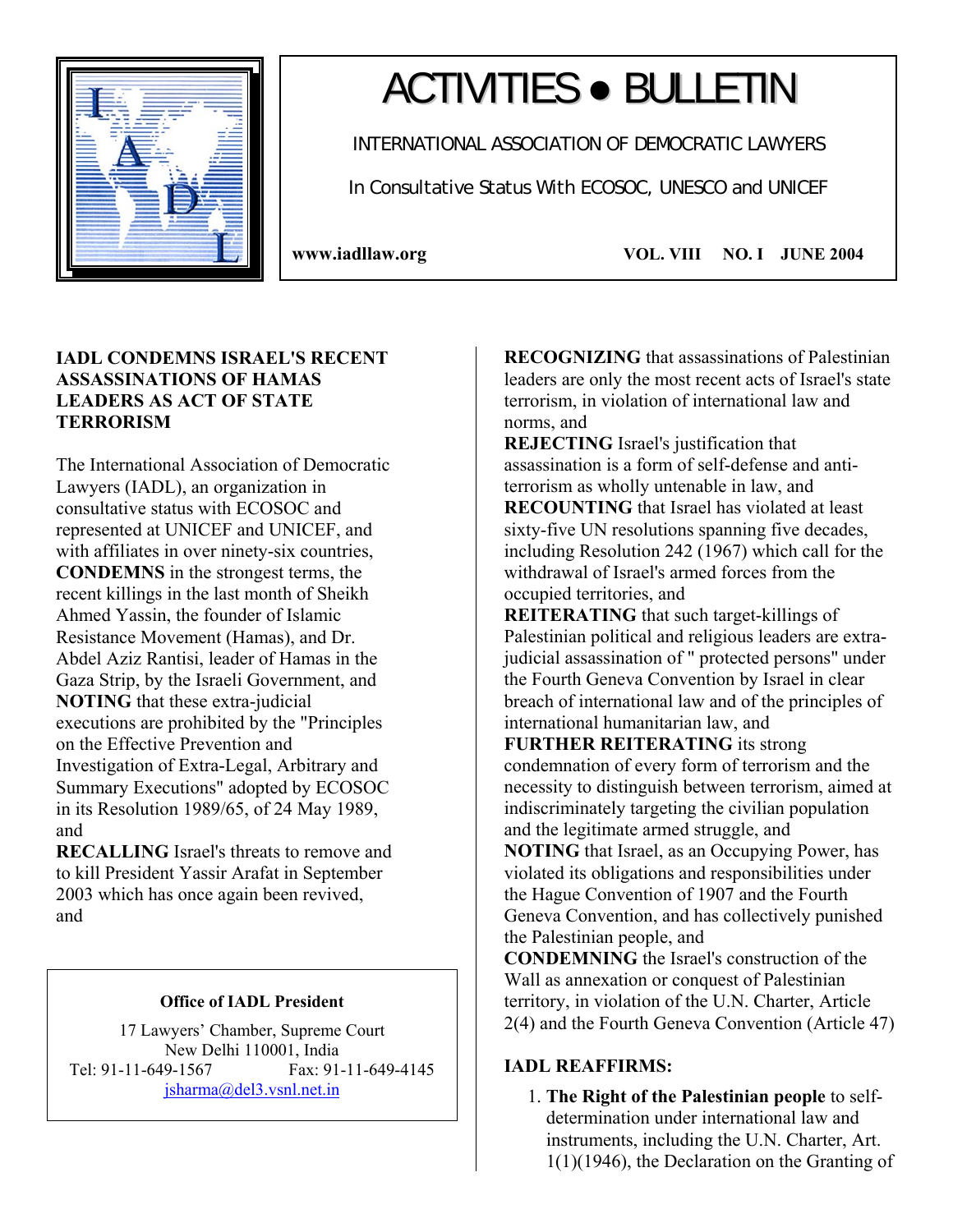Independence to Colonial Countries and Peoples (1960), the International Covenant on Economic, Social and Cultural Rights, Art. 1(1) (1966).

- 2**. The Right of the Palestinian** to resist the illegal Israeli occupation, for example, under the Declaration on Principles of International Law, Friendly Relations and Co-operation Among States in Accordance with the Charter of the United Nations (1970), and the Resolution on the Definition of Aggression (Art. 7) (1974).
	- 3. **The right of return of Palestinian refugees,** and compensation as stated in U.N. Resolution 194 (1948), paragraph 11, and IADL's opposition to President Bush's and the Israeli government's plans to extinguish that right.

**IADL** joins the international community to demand that Israel

- 1. **End its illegal policies of assassinations**, and threats of assassinations and illegal use of force against the Palestinian leadership and people.
- 2. **End its illegal policies** of collective punishment of the Palestinian people, and immediately stop construction of the Wall.
- 3. **Cease its illegal occupation of Palestine,** and comply with the international law and UN resolutions especially Resolutions 242 and 338,
- 4. **Apply the Geneva Conventions** to protect Palestinians under the occupation until it is completely ended.
- 5. **Cease all threats to the safety and security** of President Yassir Arafat and guarantee full protection to his life and liberty as the Head of the Palestine Authority.

**IADL EXPRESSES ITS SOLIDARITY** with the strike by Arab lawyers on the call of the Arab Lawyers Union denouncing the state terrorist policies of Israel.

Jitendra Sharma President, International Association of Democratic Lawyers Issued at New Delhi on April 27, 2004.

**In support of the Japanese People IADL President Jitendra Sharma sent correspondence to officials of the Japanese Government, Mr. Junichiro Koiozumi, Prime Minister of Japan, Ms. Yoniko Kawaguchi, Minister of Foreign Affairs, and Mr. Shigeru Isiha, Defense Secretary, expressing concern for the release of Japanese hostages in Iraq. The text of the correspondence follows:** 

Your Excellency, Mr. Prime Minister,

 The International Association of Democratic Lawyers, with members in over 90 countries and having consultative status and in relationship with, ECOSOC, UNESCO, UNICEF and other international agencies expresses its deep concern and shock over the fact that the Japanese civilians, Mr. Noriaki Imai, aged 18, and two others have been taken hostage by an armed group in Iraq demanding withdrawal of Self-Defense Forces of Japan from Iraq and threatening to kill them unless it is done within three days. In principle we do not support taking innocent civilians as hostages to achieve political objectives. However the Iraq situation has a different context.

 It was wholly wrong and unjustified for your Government to dispatch a unit of its Army to Iraq when the people of Iraq are totally opposed to any foreign forces on their land. Iraq is under occupation and presence of any foreign army unit there is rightly considered as a part of the occupation forces. It is essential that foreign occupying forces should withdraw from Iraq forthwith. The growing resistance of the Iraqi people to occupation and escalating violence against the civilian population is a clear indication that the Iraqi people want to be the masters of their own destiny and desire that all foreign occupation forces should withdraw from Iraq at the earliest.

 Mr. Imai is actively engaged in the activity for abolition of depleted uranium so that DU weapons are not used again. He has been deeply affected by the fact that a large number of the Iraqi children have been suffering from cancer and leukemia. He went to Iraq in order to see the reality of the DU damage by his own eyes and convey his impressions to as many people as possible. In fact he has been planning to produce a picture booklet about Iraqi children as part of his campaign. He has been a strong opponent of invasion of Iraq and the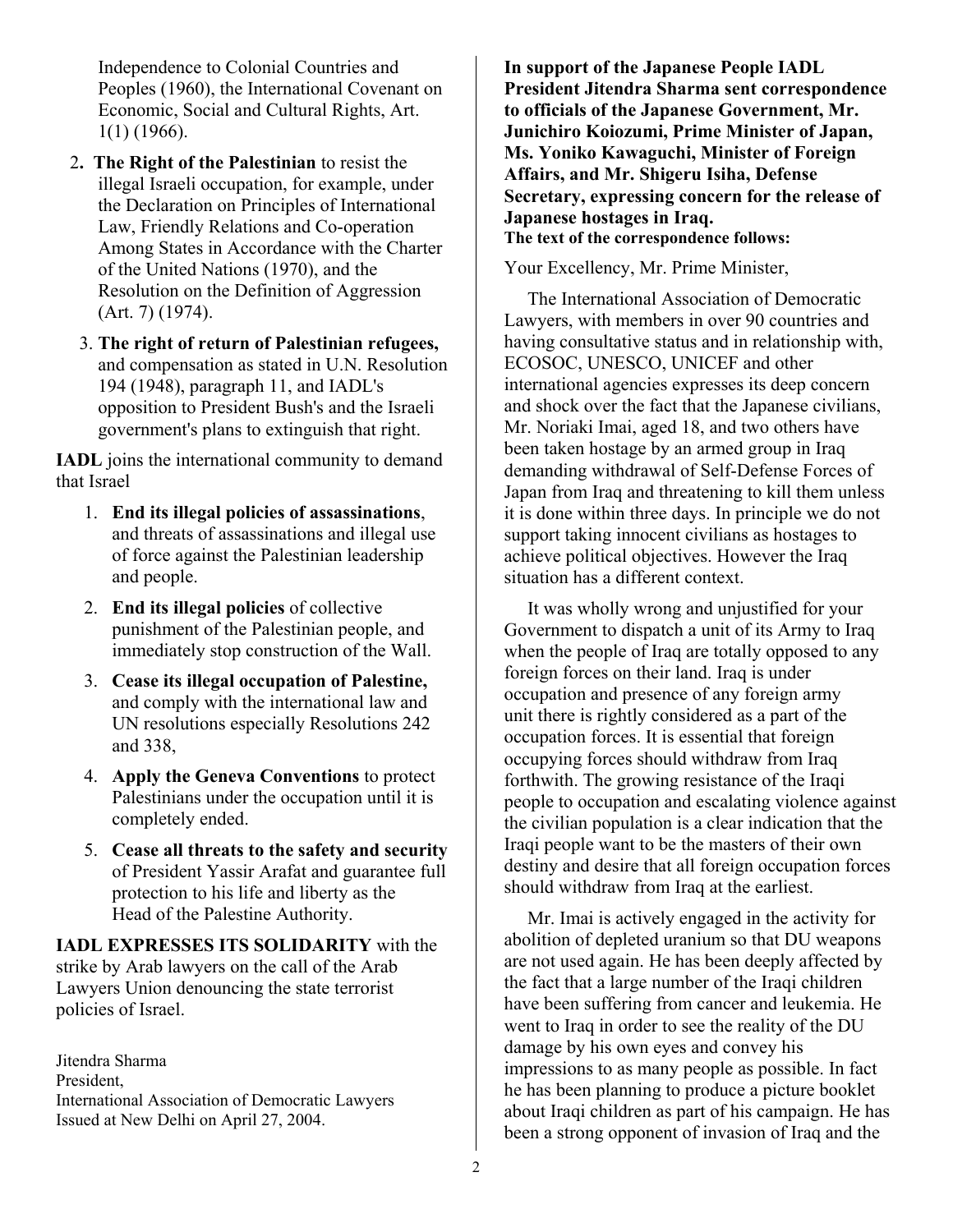dispatch of the Japanese Self-Defense forces to Iraq. It is essential that valuable lives are saved and the Government of Japan must act immediately.

 IADL strongly demands that the Japanese Self-Defense Forces must be withdrawn from Iraq and all efforts must be taken as soon as possible to save the lives of the innocent people. In fact Japanese Government must send medical and other items of relief to the ever-increasing victims of the war and of the DU weapons. Today the whole of Iraq has become a fighting zone as resistance against foreign occupation has intensified. Even the stated stipulation of not sending the Japanese Self-Defense Forces to a fighting field has ceased to have any meaning, as the whole of Iraq has become a fighting field.

 IADL strongly demands swift action on the part of the Japanese Government. There is no time to waste. Your Government must withdraw Japanese Self-Defense Forces from Iraq immediately. Act now and act swiftly to save the innocent hostages.

Jitendra Sharma President Issued on 9th April, 2004 at New Delhi.

#### **ABU GHRAIB PRISON, BUSINESS AS USUAL, TORTURE AS USUAL; "BUSH THE WOULD BE TORTURER" By Marjorie Cohn**

 The Wall Street Journal has revealed that Bush's lawyers told him he can order that torture be committed with impunity. It is now official that George W. Bush is above the law.

 As horror after horror emerged from Abu Ghraib prison, Americans exclaimed that this is not behavior befitting our great country. Many wondered how such atrocities could be perpetrated by United States citizens. We hoped that this was simply the behavior of a few bad apples run amok. But the dots have now been connected for us. Torture is sanctioned policy that comes from the top.

 In a classified report prepared for Donald Rumsfeld in early 2003, a working group of lawyers appointed by the Defense Department's general counsel, William J. Haynes II, advised that Bush is not bound to follow United States laws that prohibit

torture. Government agents who torture under orders from Bush won't be successfully prosecuted, according to the report, which is scheduled to be declassified in 2013.

 Never mind that the United States ratified the Convention Against Torture and Other Cruel, Inhuman or Degrading Treatment or Punishment, which makes it part of the supreme law of the land under our Constitution. Never mind that this treaty specifies that torture is never permitted, even in times of war. Never mind that Congress implemented this treaty by enacting a Torture Statute providing for 20 years, life in prison or, even the death penalty when the victim dies, for U.S. soldiers or civilians who engage in torture. And never mind that torture constitutes a war crime, for which our officials can be punished. The Bush administration lawyers have created their own jurisprudence, which effectively holds the president is not bound to follow the law.

 Extrapolating from the "necessity" defense in criminal law, Bush's lawyers counsel, in effect, that the end justifies the means. It's the proverbial ticking time bomb scenario. Torture the bastard to avert a terrorist attack. But not only is this illegal; it doesn't work. Senator John McCain says the tortured will rarely provide reliable information. This position has been affirmed by many of the prisoners released from Abu Ghraib who said they made up information to get the torture to stop.

 Bush's legal experts also rehabilitated the "superior orders" defense. It didn't work for the Nazis at Nuremberg or Lt. William Calley who was prosecuted for the My Lai Massacre in Vietnam. That defense can only be asserted when the defendant was following a lawful order. An order to commit torture would be unlawful, as it would violate the Convention Against Torture and the Torture Statute.

 But Haynes' team assures Bush his orders would be legal because he's the president and he's the highest law in the land (notwithstanding the Constitution, Congress and the Supreme Court). Indeed, one of the lawyers who prepared the report said the intention of the political appointees heading the working group was to realize "presidential power at its absolute apex."

 The report was written in response to concerns by senior officers at the U.S. prison at Guantanamo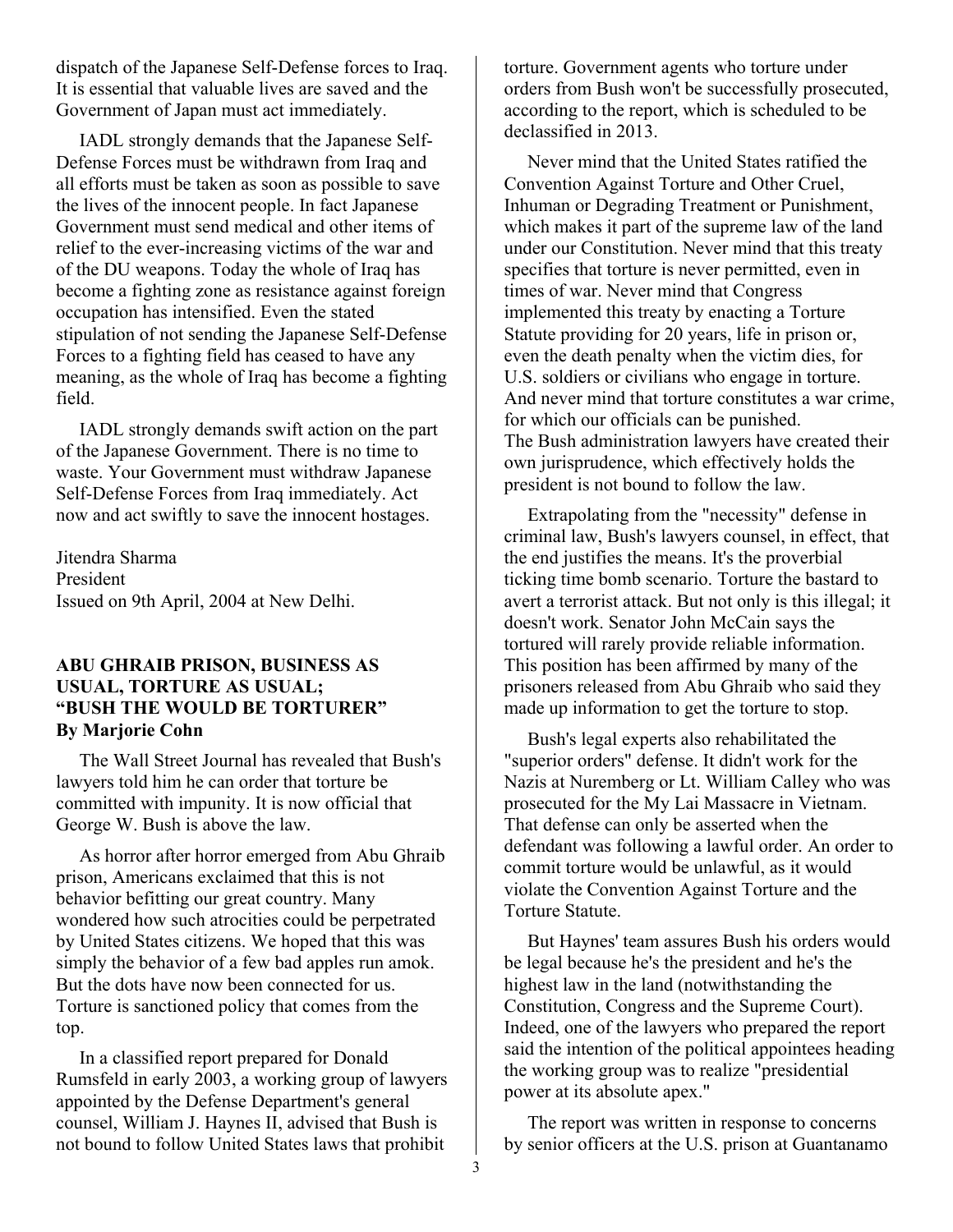Bay, Cuba. They advocated "a rethinking of the whole approach to defending your country when you have an enemy that does not follow the rules." Of course, we needn't follow the rules because we're the good guys.

 Remember that in the course of trying to convince the American people that war with Iraq was necessary, Bush marshaled accusations that Saddam Hussein had tortured his people. But we have God - and Bush – on our side, so we're allowed to torture.

 In late 2002, after the Washington Post revealed allegations of behavior of U.S. commanders that might amount to torture in Afghanistan, Human Rights Watch Executive Director Kenneth Roth wrote to Bush, saying that immediate steps must be taken "to clarify that the use of torture is not U.S. policy." Roth reminded Bush that, "U.S. officials who take part in torture, authorize it, or even close their eyes to it, can be prosecuted by courts anywhere in the world." The prohibition against torture is so basic, it is considered jus cogens, and is thus binding on all countries, even if they haven't ratified the Torture Convention.

 The Bush administration has been emboldened to itself engage in serious human rights violations since the horrific attacks of September 11. Cofer Black, head of the CIA Counter-terrorist Center in September 2002, testified at a joint hearing of the House and Senate intelligence committee: "This is a very highly classified area, but I have to say that all you need to know: There was a before 9/11, and there was an after 9/11. After 9/11 the gloves came off." If Bush has his way – and the most electoral votes in November - those gloves will stay off.

 There are some striking contradictions between Bush administration policy in the "war on terror" and the working group's rationalizations for Bush to authorize torture. The lawyers who prepared the report admitted that the Torture Statute applies to Afghanistan.

 But they declared it does not cover our actions in Guantanamo because it is within the "territorial jurisdiction of the United States, and accordingly is within the United States." Yet, the Bush administration has denied these prisoners access to U.S. courts to challenge their detention precisely by claiming that the U.S. is not sovereign over Guantanamo Bay. Either the United States has

jurisdiction over Guantanamo or it doesn't. You can't have it both ways.

 The Ninth Circuit Court of Appeals decided that U.S. courts do have jurisdiction to hear the Guantanamo prisoners' complaints. That court was extremely alarmed at the government's assertion during oral argument that these prisoners would have no judicial recourse even if they were claiming the government subjected them to acts of torture. The Ninth Circuit said: "To our knowledge, prior to the current detention of prisoners at Guantanamo, the U.S. government has never before asserted such a grave and startling proposition." The court said this was "a position so extreme that it raises the gravest concerns under both American and international law."

 By the end of June, the Supreme Court will decide whether U.S. courts have jurisdiction over the Guantanamo prisoners.

 In December 2002, the United Nations General Assembly adopted a new anti-torture treaty after 10 years of negotiation. The Optional Protocol to the U.N. Convention against Torture will allow independent international and national experts to conduct regular visits to places of detentions within the States Parties, to assess the treatment of detainees and make recommendations for improvement. The treaty was adopted by a vote of 127 in favor, 4 against and 42 abstentions. The United States was joined by Nigeria, the Marshall Islands and Palau in opposing this treaty.

 The legal advice which would permit Bush to order torture without sanction is consistent with his policy to ignore or denounce treaties and federal laws that don't comport with his program. Bush's unprecedented act of "unsigning" the International Criminal Court statute, and coercing Security Council resolutions and bilateral immunity agreements, are meant to ensure that neither he nor his top advisors ever become defendants in war crimes prosecutions. But under the well-established laws of the United States, Bush would be a war criminal if he authorizes torture as recommended in the classified report.

Marjorie Cohn is a contributing editor to truthout, a professor at Thomas Jefferson School of Law, Executive Vice President of the National Lawyers Guild, and the U.S. representative to the executive committee of the American Association of Jurists.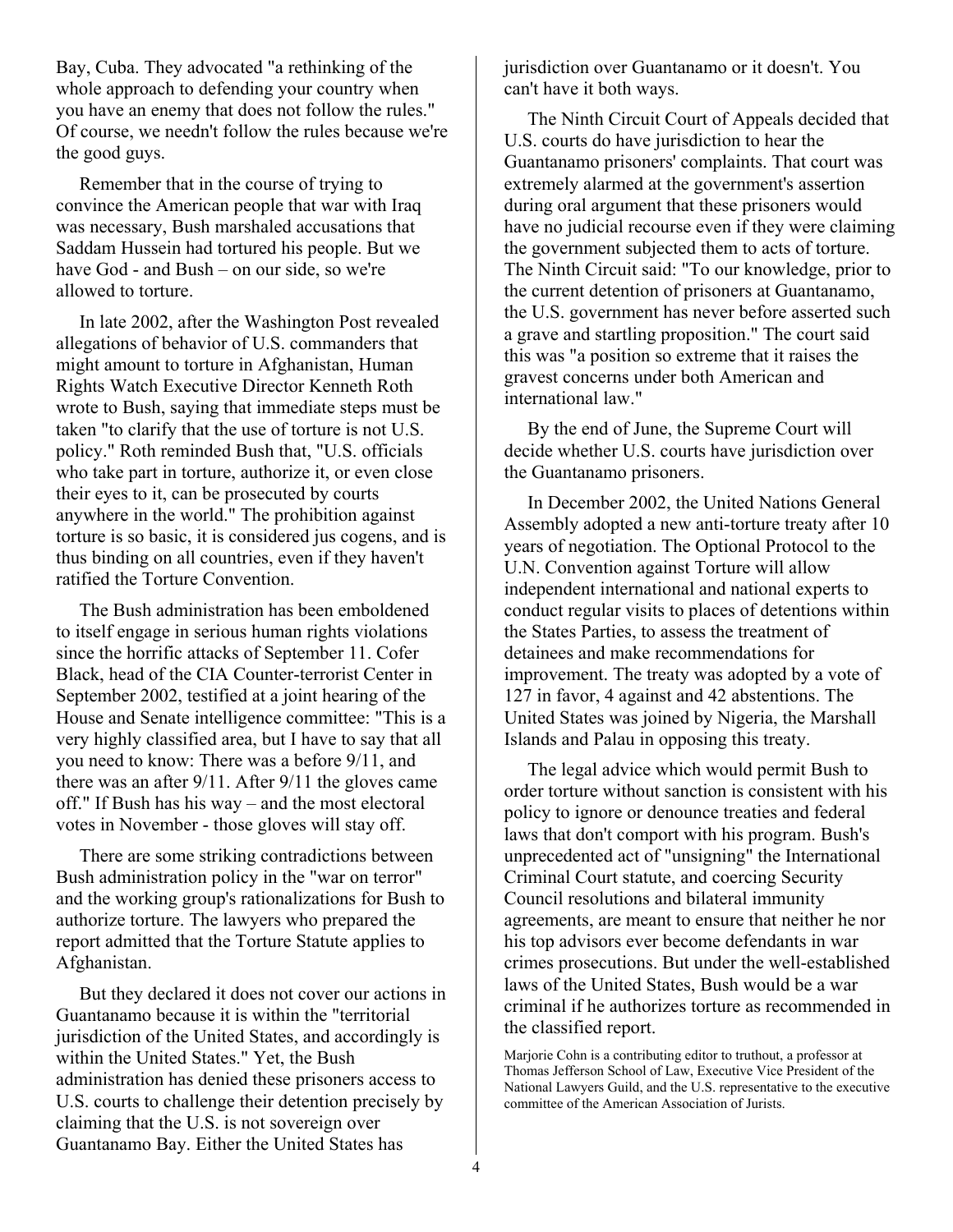## **THE NATIONAL LAWYERS GUILD (NLG) ISSUES PRESS RELEASE AND NOTICE OF PRESS CONFERENCE ON HAITI, APRIL 16, 2004**

## **Lawyers Investigate Violations of International Law Surrounding de facto Haitian Government Following February 2004 Coup**

On Tuesday, April 13, 2004, a delegation of lawyers representing the National Lawyers Guild, American Association of Jurists, International Association of Democratic Lawyers, National Conference of Black Lawyers, and Bureau des Avocats Internationaux met with President Jean-Bertrand Aristide of Haiti and his wife, Mme. Mildred Aristide in Jamaica, where they were granted temporary asylum. Jamaica and the Caribbean Community (CARICOM) member countries have resisted intense U.S. pressure by calling for an investigation by the United Nations into the circumstances that led to President Aristide's departure from Haiti. The delegation is also investigating apparent violations of international law and the Haitian constitution surrounding the installation of the de facto Haitian government following the coup of 28-29 February.

 There are facts that are not in dispute. President Aristide was popularly elected and obtained an overwhelming majority of the votes in 2000. He was forced out of office as a result of an illegally staged insurgency; the United States refused to defend the legitimate government despite the provisions of the Inter-American Democratic Charter requiring that legitimately elected governments be protected. Aristide and his wife were then flown, under duress, to the Central African Republic by the U.S. military and were held incommunicado for 20 hours. A so-called "resignation letter," claimed to have been signed by Aristide, was later determined by the U.S. State Department's own Creole interpreter to have contained nothing about resignation.

 The long history of U.S. intervention in the Americas and the disinformation campaign that has emanated from the Bush Administration calls for a close scrutiny of the claims made by the Administration regarding President Aristide's departure. The circumstances surrounding his departure raise many questions that have not been adequately answered.

 The only defense force available to the Haitian government, which had no military, was its police. A shipment of equipment for the police was sent from South Africa and the transport stopped in Jamaica to refuel on February 28. Before it could arrive in Haiti, the coup had already been executed, as the U.S. refused to assist the legitimate government, except to set into motion the President's departure. Nevertheless, immediately following the coup, U.S. forces were deployed to Haiti, allegedly to restore stability and order.

 The coup in Haiti occurred in the context of the growing movement among African descendants for reparations for centuries of slavery and colonialism. Before the coup, Haiti was asserting its own claim for reparations from France and Citibank. Since France and the U.S. were the principal forces supporting the coup, their motivations are highly suspect.

 The National Lawyers Guild's delegation to Haiti verified the brutal and indiscriminate repression against the civilian population since the coup. However, the U.S. has closed its borders to Haitian political refugees and the Coast Guard has forced them back, disregarding the imminent danger they face upon forced return to Haiti.

## **THE KIDNAPPING OF PRESIDENT ARISTIDE FROM HAITI VIOLATES INTERNATIONAL AND U. S. LAW By Marjorie Cohn**

Beginning in early February 2004, the democratically elected President of Haiti, Jean-Bertrand Aristide, faced an armed rebellion starting from the North of his country and moving South. The rebel leaders, whom U.S. Secretary of State Colin Powell characterized as "thugs and criminals,"

include former members of the dissolved Haitian army, drug dealers, and members of the former paramilitary organization universally recognized as having operated terrorist/execution squads during the 1991-1994 military coup.

 The driving force behind these rebels was Jean Tatoune, formerly a member of the Front Revolutionnaire pour l'Avancement el le Progres d'Haiti (FRAPH), and Jodel Chamblain, the cofounder of FRAPH. Both are convicted human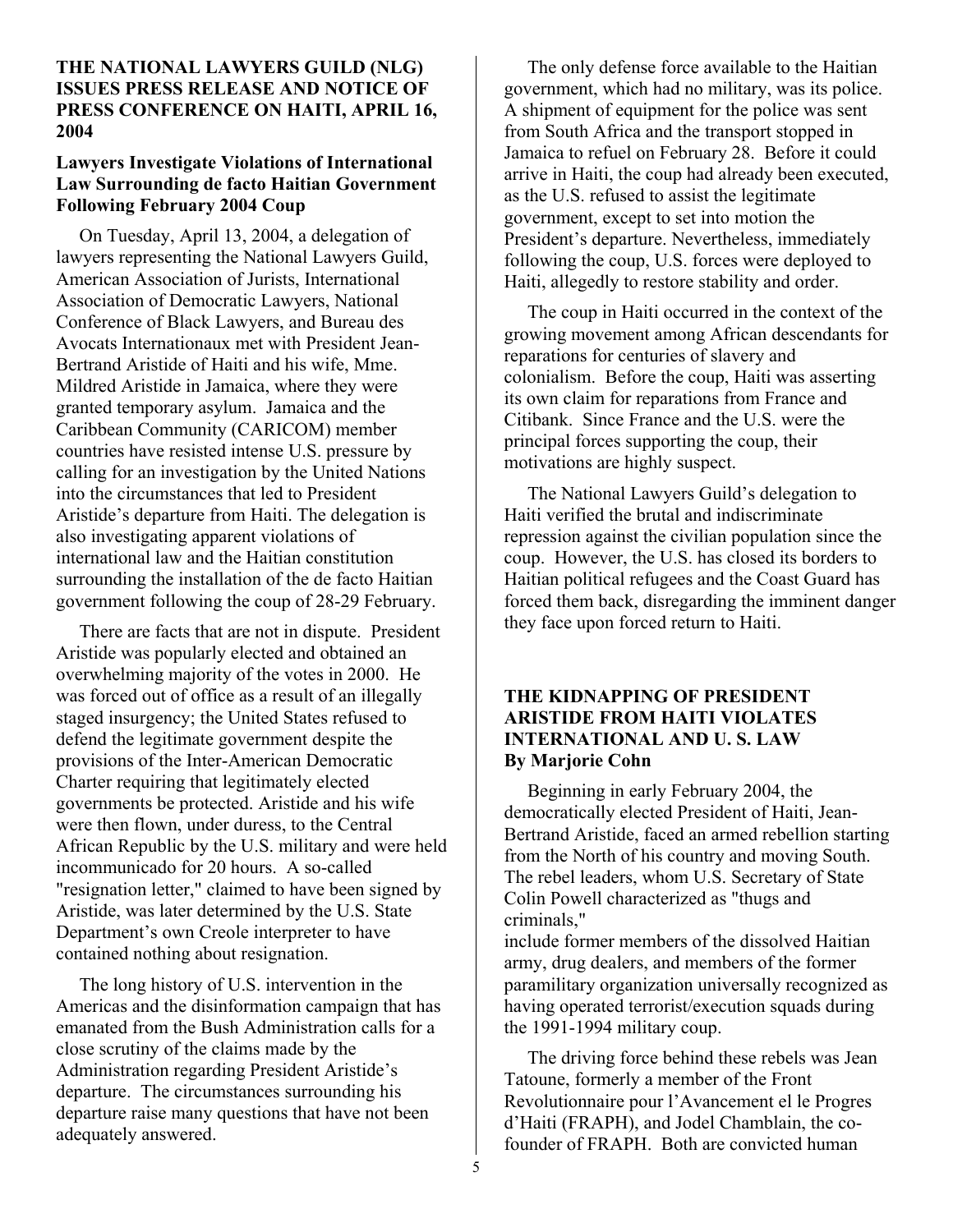rights violators. The nominal rebel leader was Guy Phillipe, a well-known drug dealer, who had been implicated in masterminding another coup attempt against the democratically elected government of Haiti under President Preval.

 The movement of the rebel army towards the South was rapid, as it was armed with M-16s and M-60s of American manufacture, while the national police had been eviscerated by the financial and arms embargo imposed on Haiti. On February 26, 2004, the rebel army threatened to enter Port-au-Prince, and threatened President Aristide's government and his life. The civil opposition that had been calling for President Aristide's resignation rejected international proposals seeking a political solution. At this point, Secretary of State Colin Powell refused to send U.S. troops to protect the democratically elected government.

 In the early morning hours of February 29th, under extreme duress by Luis Moreno, the US Depute Charge de Mission, and in the presence of US Marines, President Aristide signed a letter of resignation and boarded an airplane rented by the U.S. State Department. During the flight, despite their repeated requests, the President and his wife were forbidden from communicating with anyone in the outside world. They were never asked whether their destination, the Central African Republic, was acceptable to them.

 Although both George W. Bush and Colin Powell had said they would not send U.S. troops to Haiti until there was a political solution, U.S. troops were ordered to Haiti within one hour of President Aristide's departure.

 The UN news wire reported on March 5, that in Fort Liberte, recently released prisoners, some convicted or awaiting trial for massive human rights violations, were in charge of security, and the Observer reported a security vacuum throughout the country. Reprisal attacks on political opponents, extra-judicial arrests and killings, lack of effective civil authority, and disruption of humanitarian aid efforts escalated to the level of a humanitarian crisis. Also since February 29th, freedom of the press is threatened. Staff from the Aristide government media continue to be attacked and beaten, some journalists have been forced into exile, and the U.S.-supported opposition now controls most of the airwaves.

 Human Rights Watch reported on March 2 that the U.S. Coast Guard had already repatriated at least 867 Haitians. HRW stated that "it was unconscionable for the United States to dump entire families into [this] danger zone," where people were being killed in the streets by armed criminals and thugs.

#### **Forcible regime change violates international law**

 Haiti's democratically elected President Aristide was removed from Haiti by the United States, by threat of force. Forcible regime change violates the well-established principle that people should be able to choose their own government. The International Covenant on Civil and

Political Rights recognizes self-determination as a human right, and specifies that all peoples have the right to "freely determine their political status and freely pursue their economic, social and cultural development."

 Both the United Nations Charter and the Charter of the Organization of American States (OAS) prohibit intervening by force "against … [t]he political independence" of another state, as does the Inter-American Democratic Charter, signed on September 11, 2001. The latter document provides that when a government of a member state considers its legitimate exercise of power at risk, it may request assistance from the Secretary General or the Permanent Council to strengthen and preserve its democratic system. Jean-Bertrand Aristide, as duly elected President of Haiti, is entitled to request such assistance.

#### **The Security Council recognized President Aristide's resignation**

On February 29, the Security Council adopted Resolution 1529, which took note of the resignation of President Aristide and the swearing in of Boniface Alexandre as acting president "in accordance with the Constitution of Haiti." The Council stated in Resolution 1529 that it was acting under Chapter VII of the UN Charter, which gives Council decisions binding effect. In the Libya case, the ICJ deferred to the Security Council, saying that the Council's imposition of sanctions on Libya preempted the Court's jurisdiction.

 However, the Council has not imposed sanctions in Haiti, but merely taken note of President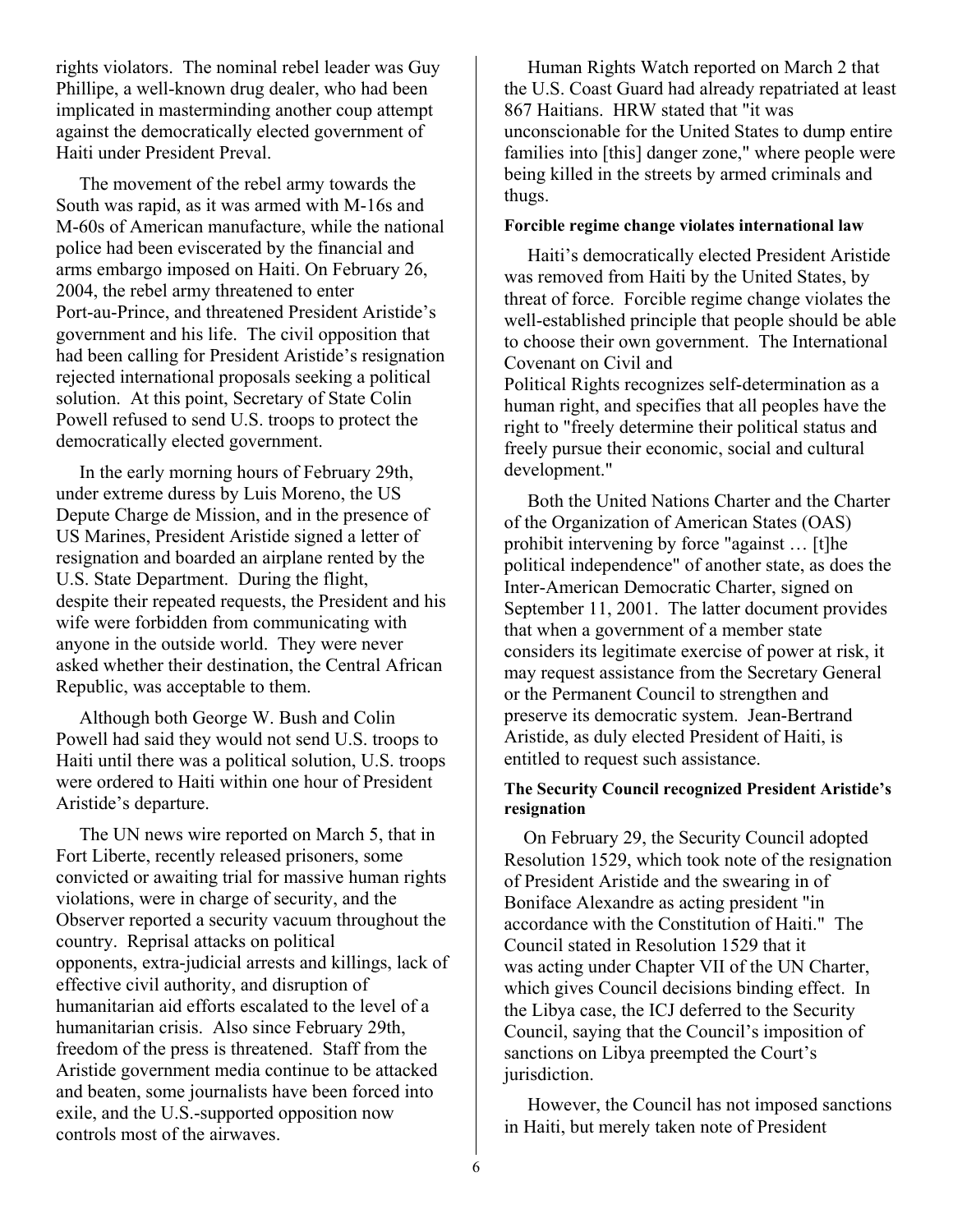Aristide's resignation and the swearing-in of Boniface Alexandre as acting president. Additionally, when Resolution 1529 was adopted, President Aristide had not had a full opportunity to present his allegations that he had been kidnapped and forced to sign a letter of resignation. Since President Aristide did not truly resign, as head of state of Haiti he still has a seat at the UN General Assembly, and can request a resolution condemning the coup.

 Resolution 1529 also authorized the immediate deployment of a Multinational Interim Force to Haiti. If President Aristide returns to Haiti, UN troops would be compelled to protect him.

## **The U.S. violated a treaty it ratified by kidnapping President Aristide**

In 1976, the United States ratified the multilateral treaty, Prevention and Punishment of Crimes Against Internationally Protected Persons, Including Diplomatic Agents. The Republic of Haiti is also a party to this treaty. It prohibits the intentional kidnapping or other attack upon the person or liberty of an internationally protected person. A Head of State and his wife - President Aristide and Mildred Trouillot Aristide – are considered to be internationally protected persons under this treaty.

 The terms of the treaty require the U.S. to punish those responsible for an intentional kidnapping. President Aristide could sue the United States in the name of Haiti, on the basis of a "dispute" arising from the failure of the U.S. to punish the perpetrators. The International Court of Justice (ICJ) could assume jurisdiction based on the dispute between Haiti and the U.S over whether the U.S. had kidnapped an internationally protected person.

## **The U.S. kidnapping of President Aristide violates U.S. law**

United States law makes it a criminal offense for United States persons to kidnap an internationally protected person. See 18 U.S.C. Sections 112, 878 and 1201. A prima facie case of violation of this statute has been made since President Aristide and his wife were taken against their will on an aircraft registered in the United States and owned, leased or controlled by U.S. persons.

#### **The U.S. repatriation of Haitians violates international law**

International law prohibits rendition, or sending people back to places where they risk being persecuted, tortured or killed. On February 25th, the United Nations High Commissioner for Refugees recommended that neighboring countries suspend forced returns to Haiti. Nevertheless, the U.S. Coast Guard repatriated at least 867 Haitians, putting them in grave danger due to the current conditions of violence and instability.

#### **The Inter-American Commission on Human Rights should conduct an investigation**

On February 26th, the Inter-American Commission on Human Rights issued a statement deploring the violence occurring in Haiti and calling attention to the urgent need for a response from the international community.

On March 8th, President Aristide's attorney Ira Kurzban, on behalf of the Government of the Republic of Haiti, extended a standing invitation to the Commission to make on-site human rights visits, and to make such recommendations as it deems necessary to reestablish the rule of law. The same day, more than 100 law professors and human rights organizations wrote to the Commission urging that it conduct an on-site visit to Haiti to investigate the critical human rights situation there.

## **CARICOM, U.S. representatives, and human rights organizations call for probe**

Fourteen Caribbean nations comprising the Caribbean Community (CARICOM) were reportedly "extremely disappointed" at the involvement of "Western partners" in the departure of President Aristide from Haiti, and called for a probe into President Aristide's charge that the United States forced him out of office.

 Several members of Congress, including Maxine Waters, called for an investigation into the United States' role in the ouster of President Aristide.

 An international team of lawyers filed a petition in a Paris court alleging that officials from the French and United States governments kidnapped President Aristide and led a coup in Haiti.

 The American Association of Jurists (AAJ), while recognizing that during the government of President Aristide, violations of the political and human rights of the Haitian people were committed, declared that jurists have a duty to condemn the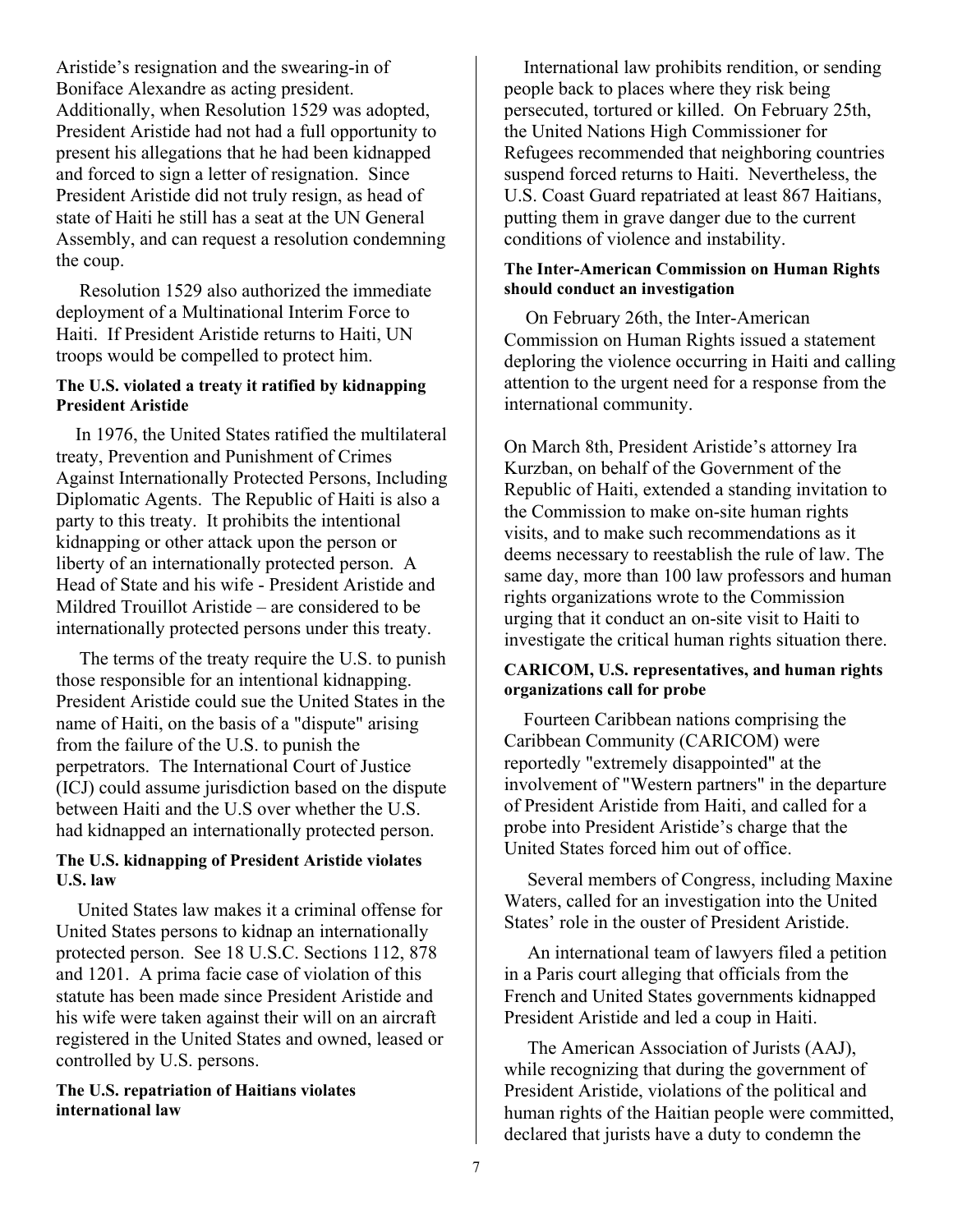U.S. participation in the planning and execution of a coup d'etat which is part of the U.S. policy of imperial conquest of the American continent. The AAJ calls for the formation of an independent commission of Latin American and Caribbean parliaments to investigate the conditions under which Aristide left Haiti, including the possible role played by the government of the Dominican Republic.

 The National Conference of Black Lawyers (NCBL) NCBL filed a complaint on March 27th, with the International Criminal Court's (ICC) prosecutor, requesting investigation of whether charges may be brought against the Bush administration for war crimes in the kidnapping of President Aristide from Haiti. Even though neither the U.S. nor Haiti is a party to the ICC's statute, the Central African Republic, to which President Aristide was forcibly removed and detained, is a party to the ICC, and thus jurisdiction would lie.

 The National Lawyers Guild and several organizations and institutions demanded a Congressional investigation into the role of the U.S. government in the deliberate destabilization of the Haitian government and the implementation of the coup.

 In response, the United States government has rejected these calls for an independent inquiry into the circumstances of President Aristide's removal from Haiti.

## **IADL LAWYERS FILE LANDMARK CASE ON BEHALF OF VIETNAMESE VICTIMS OF AGENT ORANGE, JANUARY 30, 2004.**

On January 30, 2004, IADL lawyers Dean Kokkoris, William Goodman and Jonathan Moore filed a case in the Eastern District of New York, on behalf of the Vietnamese victims of Agent Orange, (dioxin). This case had its genesis in October 2001 when the IADL held its third Conference of Lawyers of Asia Pacific (COLAP-3) in Hanoi, Vietnam with the Themes of Peace, Development and Human Rights. Vietnamese presenters at the conference requested the IADL to a plan to compensate the Vietnamese victims of Agent Orange and other poisonous defoliants used during the Vietnam War for their injuries. The IADL Bureau formally decided to pursue this plan, and

Jeanne Mirer was requested to take steps to recruit a working group in the United States to investigate this issue. A working group of lawyers was put together through the International Committee of the National Lawyers Guild. Through the research of the working group and with coordination of members of Vietnamese Lawyers Association, it was determined that a lawsuit had a basis in law.

 The case called Vietnam Association for the Victims of Agent Orange/Dioxin et. al. v Dow Chemical Company et. al. is now pending in front of Judge Jack Weinstein who handled the cases for the US veterans regarding Agent Orange. The case is not against the United States Government, rather it is against the Chemical Companies, which produced Agent Orange for the US government for use in Vietnam. The complaint has 12 claims for relief and is brought under the Alien Tort Claims Act, as well as other tort theories.

 Discovery is in process and the court will hear motions on the legal sufficiency of the complaint in the fall.

## **IADL CONTINUES TO ESPOUSE SUPPORT FOR THE "CUBAN 5" Jeanne Mirer reports:**

On March 10, 2004 Jeanne Mirer and Fabio Marcelli represented the IADL at the Court of Appeals hearing on the Appeal of the Cuban 5. These individuals who were convicted in 2001 of various charges, including murder conspiracy and espionage arising out of their work to monitor the activities of the ultra right groups in Miami who had been carrying out attacks on Cuba. The five are Gerardo Hernandez, Antonio Guerrero, Ramon Labanino, Fernando Gonzales, and Rene Gonzalez.

 Gerardo Hernandez is serving 2 life sentences. Antonio Guerrero and Ramon Labanino are serving life sentences, and Fernando Gonzalez and Rene Gonzalezare serving 19 and 15 years, respectively. Leonard Weinglass argued for the Antonio Guerrero but concentrated on the fact that it was error not to have changed the venue of the case out of Miami.

 IADL's presence was noted at a press conference held after the court session.

 The three judges who heard the appeal listened carefully to the arguments. It is hoped that they will see that there is no substance to the charges and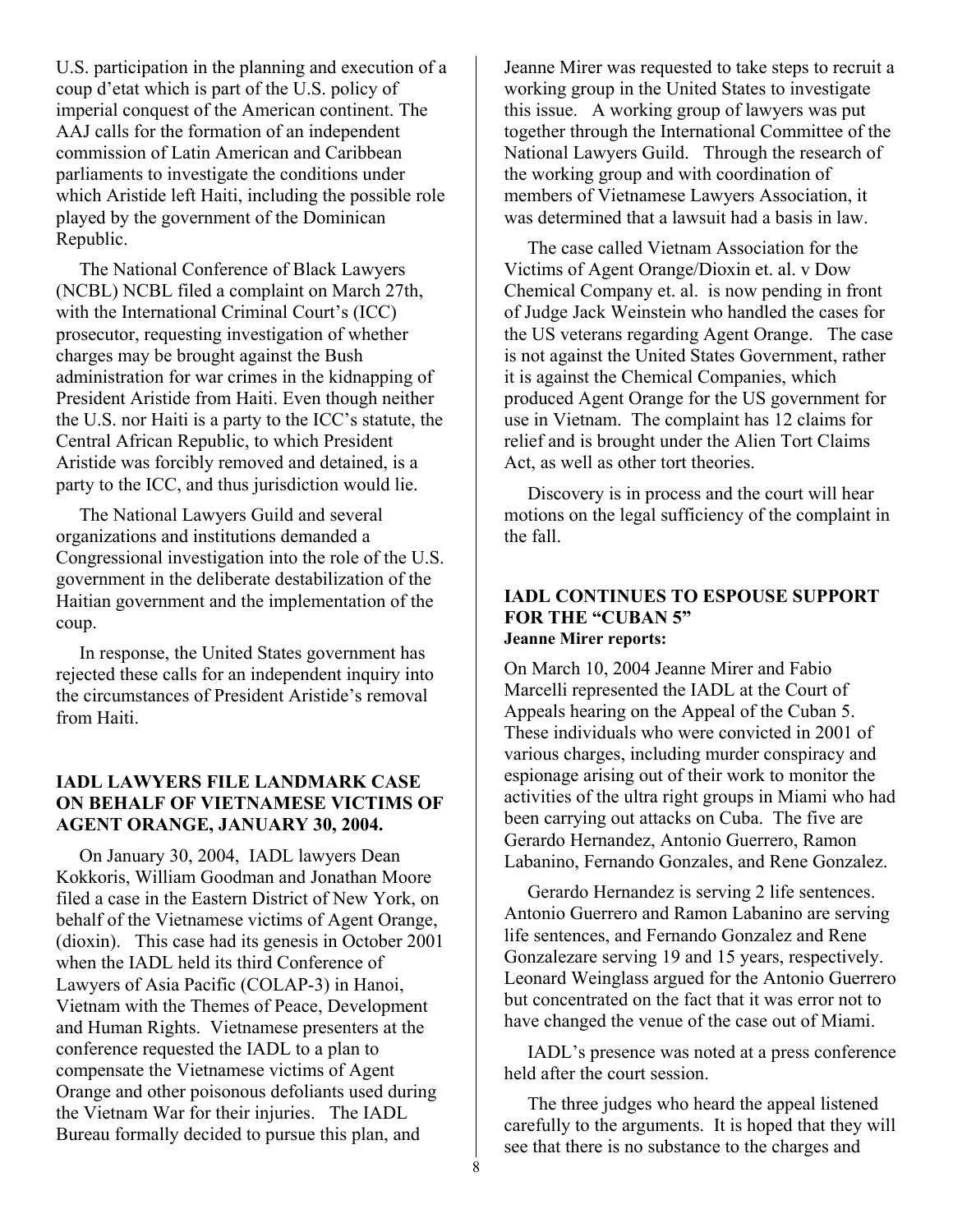reverse all or most of the convictions. See www.freethefive.org for more information.

## **A DELEGATION OF THE INTERNATIONAL COMMISSION FOR LABOR RIGHTS (ICLR) STUDY IMPUNITY IN COLOMBIA**

 In March a delegation of three Commissioners with the International Commission for Labor Rights went to Colombia to study and report on the issue of impunity with respect to the murders of thousands of trade union leaders and members over the last decade.

 The members of the delegation were: Teodoro Sanchez de Bustamante, President of the Labor Lawyers of Argentina, Efren Sandoval, Legal counsel to UNSITRAGUA, Guatemala, and Sarah Lucy Cooper, Bar Human Rights Committee of the UK.

 ICLR is a joint project of the IADL and the International Center for Trade Union Rights. (ICTUR). The report will be soon posted on the ICLR website, at www.laborcommission.org and we encourage IADL members to publicize this issue.

#### **ECOSOC—A NEW DYNAMISM? Gloria Bletter reports:**

Although ECOSOC was created to be equally significant to the Security Council, much less attention has been paid to it by the media, and its functions have been overshadowed by many betterknown agencies and programs working on the same issues assigned to ECOSOC, namely, development, health, and human rights. ["Putting ECOSOC Back in the Loop," Barbara Crossette, UN Wire, March 8, 2004]

 State members number 54 since 1973; when ECOSOC began in 1945, there were only 18. Some argue that it is too big to engage in serious discussions and negotiations, but others view all member states of the UN, as represented in the General Assembly, as having the right to participate in its deliberations. The current President of ECOSOC, Ambassador Marjatta Rasi of Finland, the first woman chosen in the annual elections for this post, has been spiritedly attempting to bring more coherence and interaction within the Council and between it and the other UN organs.

 She has been working on getting more cooperation with the presidents of the General Assembly and the Security Council, and has established regular consultations with the World Bank and the IMF on how to reduce poverty through the Millennium Development Goals [MDG's]. The MDG's, set by the UN Development Summit in 2000, comprise an ambitious agenda. They consist of eight targets to be met by 2015, and cover most of the functions within the scope of ECOSOC: eradicating poverty; achieving universal primary education; women's rights; improving health and mortality; ensuring environmental sustainability; and economic development along with good governance and addressing least developed countries' special needs.

 Also to her credit, Ambassador Rasi has instituted regular meetings between her office and relevant commissions in order to figure out how to deal with the root social and economic causes of civil conflict and terrorism.

 On May 7, 2004, ECOSOC organized an informal panel discussion on reforms needed. Gert Rosenthal, Pres. of ECOSOC in 2003, and Prof. Ivan Simonovic, Univ of Zagreb Law School, and 2002 President of ECOSOC and former Permanent Representative of Croatia to the UN (see also Croatian Mission's report, ECOSOC 2002), among others, made major presentations.

 Mr. Rosenthal noted that there exists an inventory of reform proposals made over the last 20 years. He calls for an "Economic Security Council" which would complement ECOSOC, not replace it, and would include the WTO and the Bretton Woods financial institutions. In order to strengthen the General Assembly [GA], he would have direct voting by organs subsidiary to ECOSOC, such as UNICEF, at the GA.

 Prof. Simonovic favors a two-pronged approach to the need for greater coordination globally and within the UN system, both generally and in response to crises: 1) institutional solutions: new or strengthened bodies with response capacity; 2) empirical or practical solutions: reform by acting, without a great deal of debate, beginning from where we are. E.g., convening Meetings can be powerful in coordinating economic and social needs in an area, should include civil society and business organizations, and be held year-round.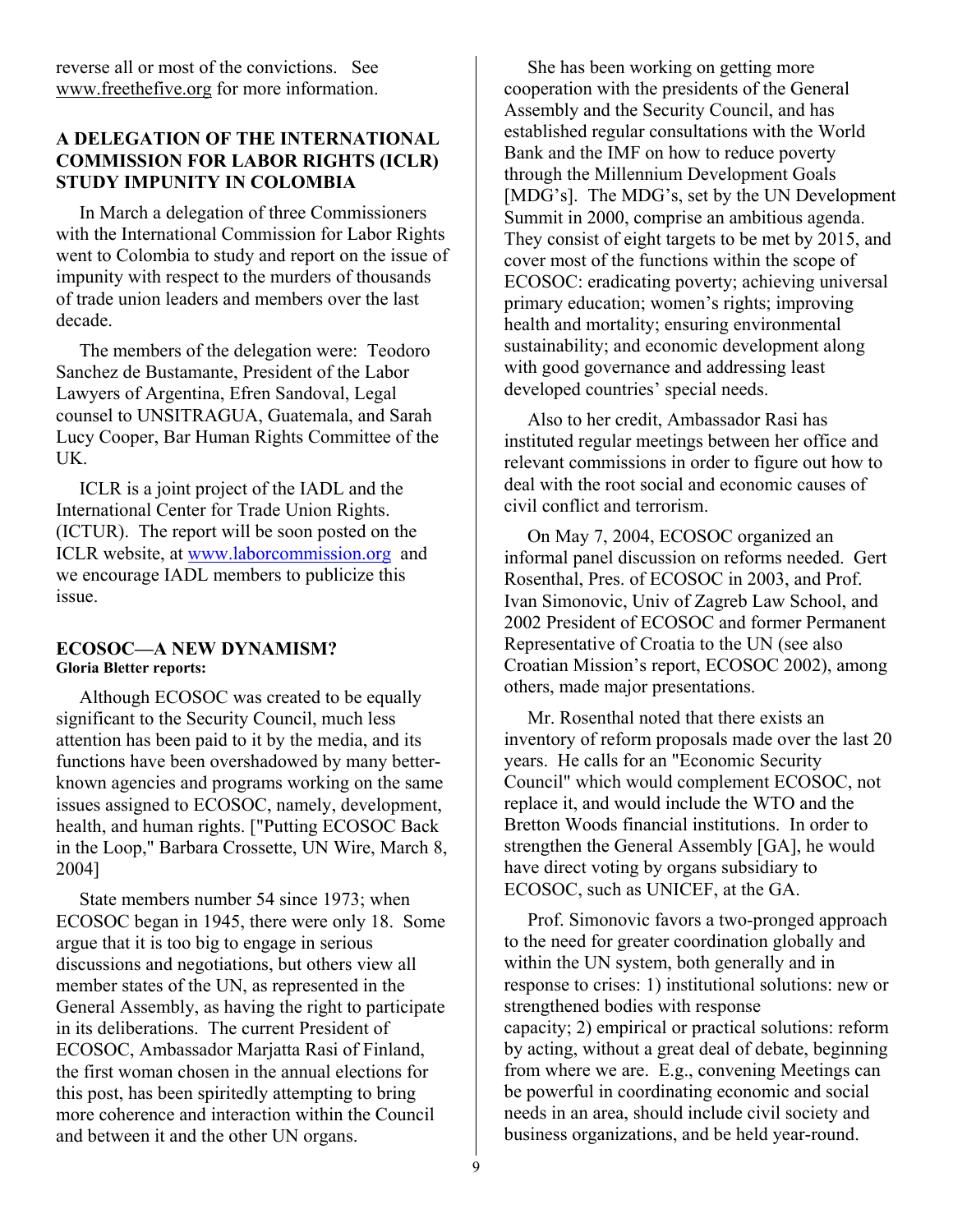#### **ECOSOC and Peace-building activities**

Prof. Simonovic notes that ECOSOC has the requisite status and a traditional coordinating role, including the capacity to broaden the cast of actors by serving as the "entry point of NGO's and the private sector into the UN system," to serve as a coordinator of peace-building activities. However, in order to perform this function, ECOSOC "has to substantially improve its operational capabilities." See his "Post-Conflict Peace Building: The New Trends," International Journal of Legal Information, Vol. 31:2, 2003.

Among necessary tasks are

rebuilding an effective legal system and finding a way of dealing with past war crimes and human rights abuses, and very importantly, re-integrating former combatants into society. Most of these and other rebuilding measures require supporting fragile structures with external resources. Therefore, maintaining good working relationships with the international financial institutions [IFI's] and with donor countries are necessary, and also with the Security Council in order to coordinate when and if peacekeeping operations are still required.

The EU made a statement also calling for an integrated approach to "ensure a smooth transition from conflict management and peacekeeping to long term reconstruction," and from relief to development. It also cited the experience of the 'ad hoc advisory groups on African countries' emerging from conflict.

## **ECOSOC and funding for development**

Nafis Sadik pointed out that development functions arose independently of the rest of the UN system, with ECOSOC's governance never clearly defined. It has also been hampered by the fact that specialized agencies such as the ILO and WHO have their own funding, with none of them having sufficient funding to perform their functions properly. For increased effectiveness, funding and governance must work together in a more rational way. E.g., the IFI's should not be the recipient of funds intended for development, and the eight most powerful economies should not be able to determine funding for development through the IFI's without the participation of other states. However, the wealthy states want to continue their voting edge on the IFI's, and so will resist changes to this structure [James Jonah]. Also, too many reporting

requirements take time away from implementing programs.

## **ECOSOC and poverty eradication**

This coming June 28-30, ECOSOC will hold a High Level Segment meeting focusing on poverty eradication in the Least Developed Countries [LDC's] with an emphasis on identifying and enabling resources; it is recognized that the role of NGO's is crucial to this process; NGO's were asked to contribute to the High Level meeting at a Special Forum on18 March 2004, as well as a series of prior meetings.

 Among the points made at the March 2004 meeting:

- The number of LDC's continues to increase, partly as a result of the Developed Countries' failure to follow through on promises made;
- The LDC's demand increased capacitybuilding, leading to their own empowerment, and NOT programs being imposed from the outside;
- There should be a Rights-based approach to poverty eradication, with legal authority and transparency of government commitments, making for greater feasibility of implementation and enforcement;
- Land claims and equitable redistribution of assets are key to development strategies.

 These and remaining points are in a 5-page Draft Summary of key recommendations document submitted by CONGO (Conference of NGO's in Consultative Relationship with the UN), 18 March 2004.

 In a related matter, on April 5, 2004, the Commission on Human Rights invited NGO's to speak on violations of economic, social and cultural rights. Many advocated creating an Optional Protocol to the International Covenant on Economic, Social, and Cultural Rights, under which rights to health, education, food, decent housing, and access to essential services and to land and other natural resources could be enforced through an international mechanism, once state remedies have been exhausted. Violators would not be limited to state parties; industrial projects and armed combatants could be shown to have committed abuses. Cultural rights were also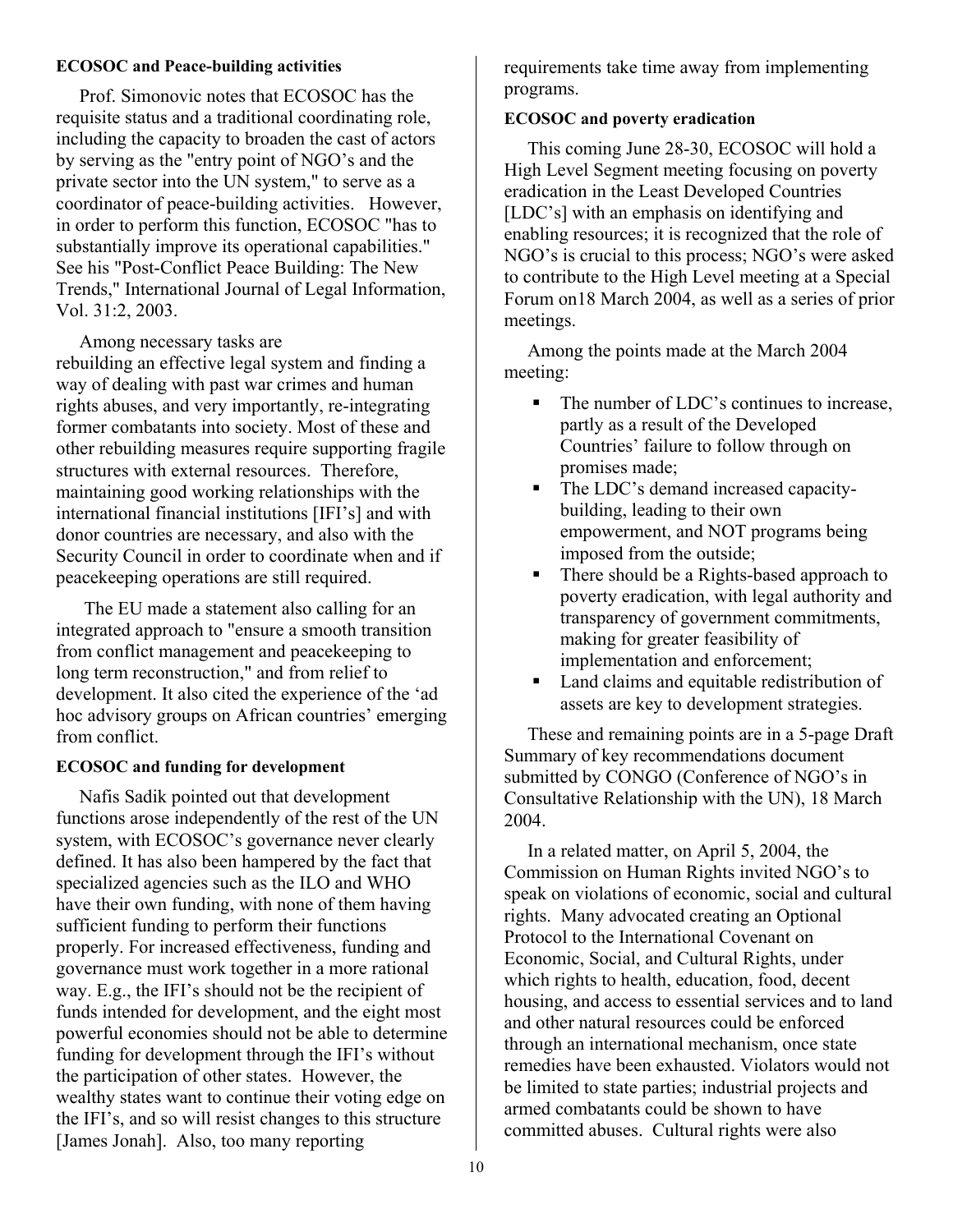discussed, such as discrimination against the use of some languages, religions and traditional practices.

## **THIRD SESSION, PERMANENT FORUM ON INDIGENOUS ISSUES; UN NEW YORK**

Held in NY from 10 to 21 May 2004, this third ANNUAL meeting's theme was "Indigenous Women." Although the 'unique' Permanent Forum now seems to have its own bureaucratic identity within the UN system, with its own Secretariat and staff members who work year-round, some of the high hopes and expectations for the work of this Forum have not yet been met. Although the process is new, the International Indigenous Women's Caucus and others call for more integration and acknowledgement of the needs of indigenous peoples within the various UN structures and agencies.

 For instance, all UN bodies which deal with the environment should include indigenous-identified representatives; also, the IFI's, as well as other UN agencies, should review their policies re: indigenous peoples, develop goals, regularly report on their progress, and these

policies and practices should be considered at the next Permanent Forum. It was also recommended that the scope of the Permanent Forum be expanded to include intergovernmental treaties and their enforcement.

 This year I attended two side events: Indigenous Women, Conflict Resolution, and Peace Building; and the Boarding School Healing Project: The Lost Generation of Indigenous Peoples in the US. The latter concern is late arriving in the US as a focus for political organizing; Canada, Australia, and New Zealand have responded to indigenous peoples' demands for redress against those states having forced native children's removal from their families and into distant boarding schools. The US campaign will seek a collective remedy (not necessarily money compensation), with grassroots legal training so that claimants can make informed decisions; it aims to challenge relationships with the colonizing government, and to work in coalition with other abused communities.

*OF INTEREST TO IADL MEMBERS: THE REPORT OF THE SPECIAL RAPPORTEUR ON INDIGENOUS ISSUES, RODOLFO STAVENHAGEN, ISSUED 26* 

*JANUARY 2004 (E/CN.4/2004/80) FOCUSES ON THE ADMINISTRATION OF JUSTICE IN MEMBER STATES WITH RESPECT TO INDIGENOUS PEOPLES, AND ON THE RELEVANCE OF INDIGENOUS CUSTOMARY LAW IN NATIONAL LEGAL SYSTEMS.*

## **IADL U.N. Representative – New York Gloria Beltter reports:**

Two interesting panels took place at the UN in NY on December 10, 2003, Human Rights Day. The first, presented by the Office of the High Commissioner for Human Rights, was "Human Rights Ten Years after Vienna: Progress, challenges and the role of key institutions." It was held both to commemorate and to assess the impact of the 1993 World Conference on Human Rights in Vienna. The General Assembly adopted international standards concerning national human rights institutions, known as the Paris Principles, also ten years ago.

 One of the panelists, then Acting High Commissioner for Human Rights BERTRAND RAMCHARAN, called for stronger human rights protections, as generally demanded in the 'Vienna consensus,' with the following suggestions:

- look at what can be done by each of the major UN bodies during the time that they are not in session;
- **Initiate a "Genocide Watch."** How can the Security Council contribute to such a measure? Can the Security Council and the General Assembly act now so as to prevent international crimes as, for instance, by establishing a task force with authority over this issue?
- ECOSOC: when not in session, the Social and Human Rights Committee of the Council should examine preventive measures, and the Council itself, instead of merely 'rubber stamping' determinations of the Human Rights Commission, can call for an annual report on situations where there is a consistent pattern of gross violations of economic, social and cultural rights.
- the special procedures, including the Special Rapporteur system now under attack, should be strengthened and supported. Special Rapporteurs now document violations in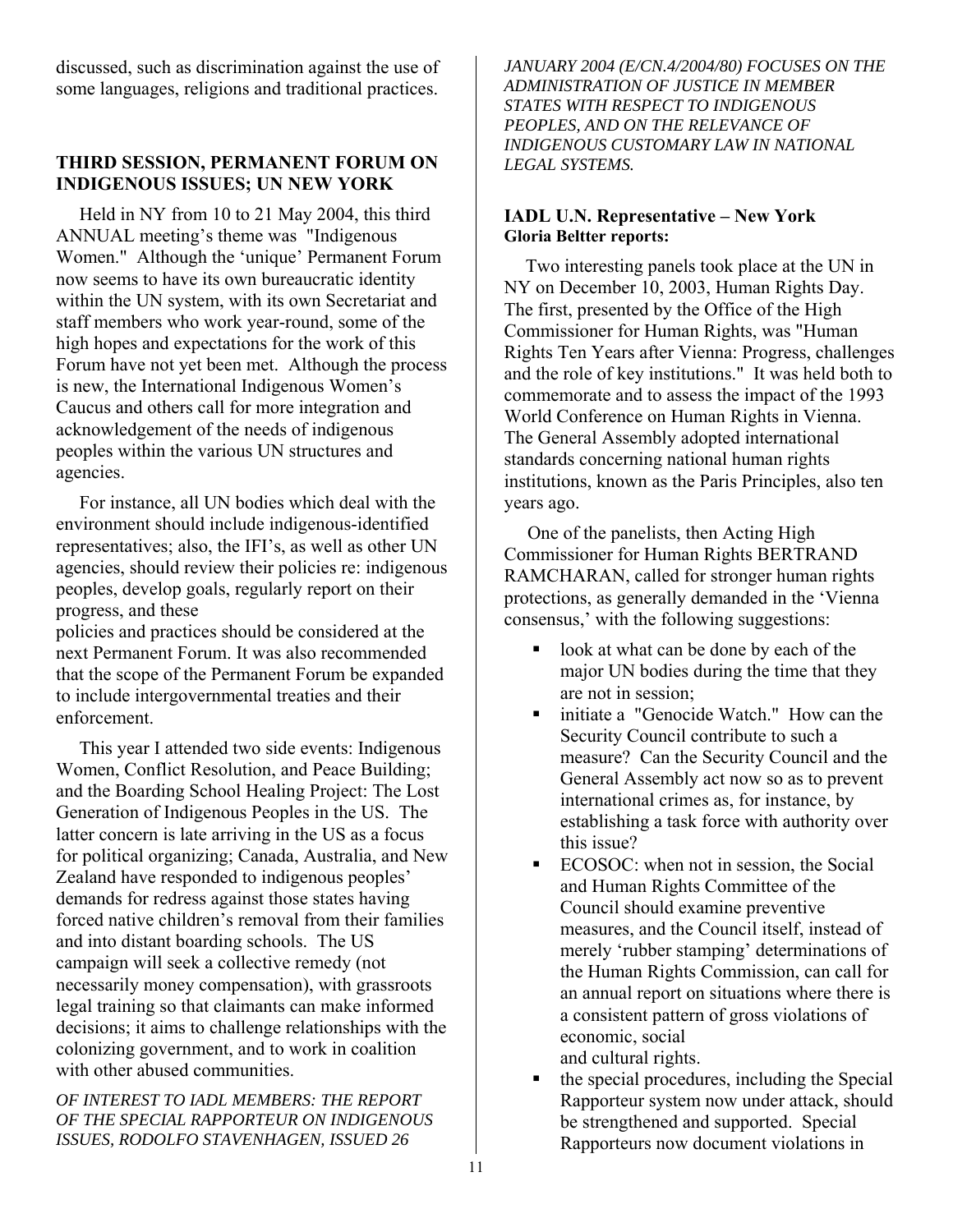about 60 states, and are the sources of information, which should be better, communicated to the world.

- the High Commissioner for Human Rights should make greater use of Emergency Reports, sent to the members of the Commission on Human Rights; this speaker's special report on violations in Liberia marked the first time since the existence of the OHCHR, that this was done.
- leading human rights NGO's could publish a joint quarterly public report about situations in which there are indications of coming massive violations of human rights.
- more must be done by States, including no amnesties for gross violators, as well as implementing economic rights by eliminating extreme poverty. States have been asked to submit succinct presentations of their national protection systems, and the OHCHR has

received about 30 such reports.

- regional and sub-regional organizations should maintain formal or informal capacity for early warnings about potential massive violations.
- role of domestic courts: OHCHR sponsored a symposium on this topic to mark the 10th anniversary of the Vienna Conference; it is "particularly importan [t...] to bring...judges together nationally, regionally, and internationally to exchange information and experience on international human rights norms and the developing human rights case law."

DANILO TURK, Asst. Sec'y-Gen'l, UN Dep't of Political Affairs, also proposes that the Genocide Convention be used more often, by asking each state to call attention to it, as through a Global Report on Human Rights Violations. The relevant agencies and officials must continually articulate the connections between peace and support of human rights, and any UN reform should include a new, very high level agency for Human Rights, e.g., in place of the Trusteeship Council.

IAN MARTIN of the International Center for Transitional Justice wrote a background paper, "Facing Up to the Failures," regarding nonachievements in human rights within the UN system and why—

- marginalization within system;
- lag in economic, social, cultural, and development rights;
- failure to address many of most urgent needs, e.g., UNCHR did not respond timely to the situation in Iraq in1988; it did not get involved until Iraq invaded Kuwait. Biggest failure is Rwanda genocide; have we learned from that? The UN is still not paying attention to early warning signs requiring some intervention prior to armed fighting.

CHARLOTTE BUNCH, Executive Director of the Center for Women's Global Leadership, pointed out that while the Vienna Declaration activated women as claimants, there are multiple ways in which women's human rights are violated. Most of the progress made has been in documenting standards, such as the recent Definitions Report on violence against women by the Special Rapporteur; the ICC statute defining rape in war as a crime; Sec Council Res 1325 calling for women's equal participation in peacemaking efforts; and the Optional Protocol to CEDAW aiming to make it more enforceable.

 But increased expectations are rarely met due to weak implementing mechanisms, shown clearly by the problem of violence against women and a culture of impunity regarding perpetrators' acts. No funds have been allocated to this issue, and no data collected within states, reflecting little political will to effect major cultural changes.

 A journalist, IAN WILLIAMS, discussed how the media gloss over rights abuses by using terms like 'terrorism' without nuance or context. He recommends the Law of the Sea as a model, under which signatory members cannot benefit unless they comply with ALL its provisions, as well as a handbook to assist journalists in recognizing acts, which constitute war crimes, "Crimes of War" by Roy Goodman.

 The other two human rights panels on December10th were: Human Rights and the Rule of Law, and The Globalization of Human Rights. A summary of the salient points follows:

 \* Several of the states which stood up against US demands for Bilateral Agreements did not lose any monetary aid for doing so, e.g. Jordan.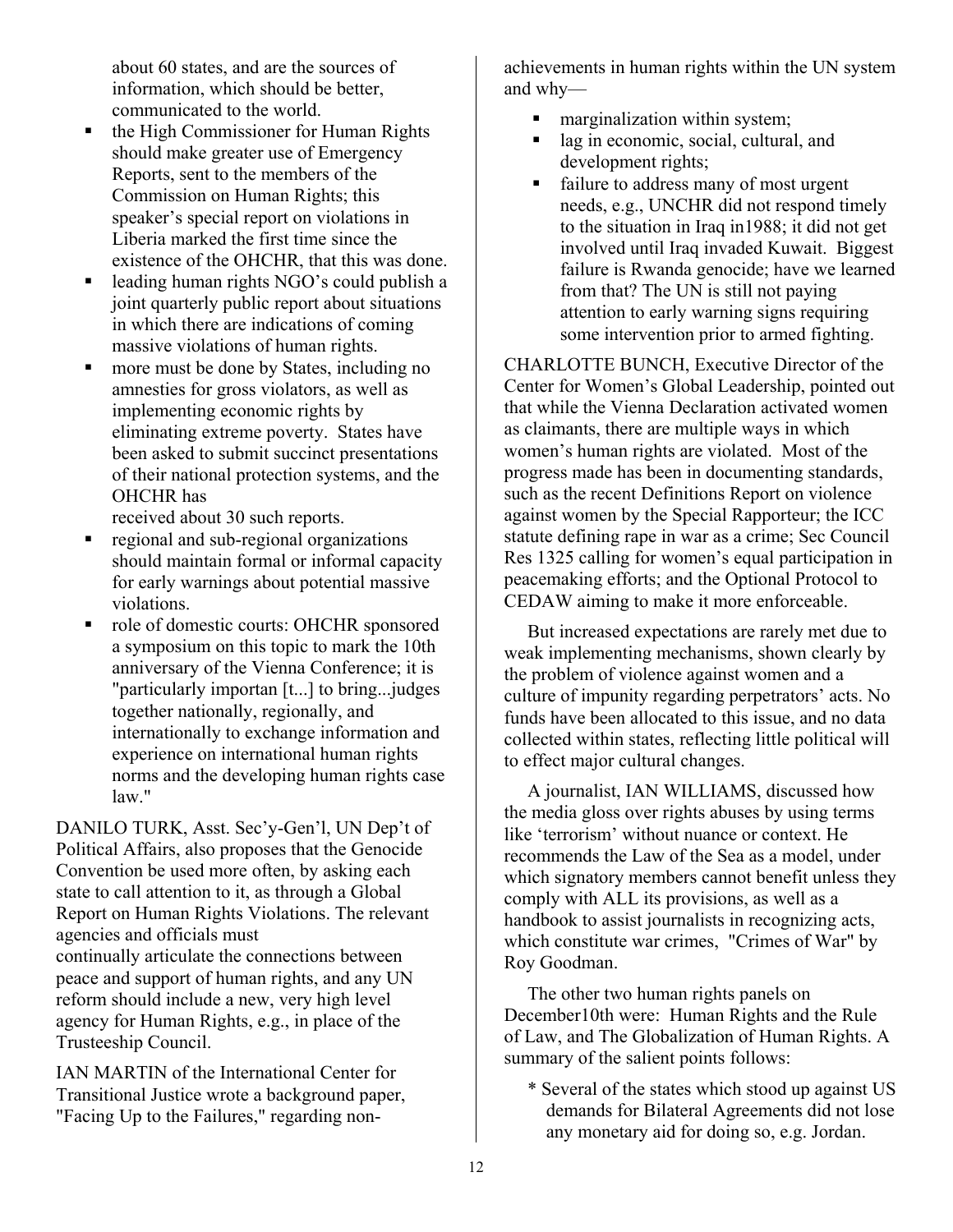The US attempts to create an 'exception' to the Rule of Law when dealing with the "War on Terrorism." But the US' administrative/military detentions of suspected 'terrorists' with no access by counsel, and no independent forum for appeal, are still human rights and rule of law violations. Similar abuses occur in Malaysia, China, Egypt, Saudi Arabia, Syria, and Chechnya. In order to counter terrorism, it is necessary to have intergovernmental cooperation and adherence to international standards. Abuses, wherever they occur, must be documented.

- \* HRW was to have published in December 2003 a major paper on its findings on the Iraq war and the US occupation. Note difference between 'accidents' and 'casualties'; deaths of non-combatants do not mean an automatic violation of the Geneva conventions. The question is whether all precautions were taken to prevent these deaths, if there was pursuit of a specific military target, etc. Also, a major problem is that the US is NOT collecting data on the number of civilian casualties, no less on the reasons for their deaths. (Ken Roth)
- \* The Security Council should respond to the issue of the targeting of civilians as a method of armed conflict.
- \* Emergence of a shift from establishing international law standards, to enforcement by a "judicial" model. Caution is necessary to ensure that the availability of international justice remedies does not reduce domestic responsibilities or initiatives. (Perm.Rep. to UN, Chile)
- \* How are human rights standards made binding on global corporations and other non-state actors in the face of the diminishing role of central governments? Problem is that existing mechanisms are built around the role of the state, and are inadequate; there is no political will on the part of either the home state or the state where the wrongful acts take place. (Prof. Philip Alston)
- \* Issue of debt forgiveness—the Millenium Development Goals (MDG's) is an attempt to deal with this. It is necessary to have clear commitments by governments to meet these

goals, and when there is a clear inability to meet them, the "international community should step in." (Alston)

\* Human rights attach by virtue of being a human, and not only a "citizen." Every dollar going to debt service decreases necessary services, but we can also look to repatriation of former dictators' wealth. (Munzu, UNDP)

Note that on Dec. 15-16, 2003, there was a separate Asian Consultation on the Vienna Declaration + 10 in Bangkok, which resulted in its own Concept Paper.

 Several NGO-sponsored meetings held in earl y 2004 focused on the collective theme of trauma interventions and conflict prevention, as well as maintaining human rights during the fight against terrorism. Note that a "Digest of jurisprudence of the UN and regional organizations on the protection of human rights while countering terrorism" is available (HR/PUB/03/1), OHCHR, Geneva, 2003.

 At the core of human reactions to trauma is a sense of isolation and loss of identity, leading to a lack of control. Lessons learned in dealing with war-affected populations: importance of doing assessment of affected peoples' unique needs; maintaining basic human dignity in all aspects of dealing with these groups, e.g., manner of distributing food to refugees. Similarly, psychosocial awareness must be integrated into services and programs at all levels, e.g., awareness of special needs within affected groups, like children. Also, awareness and humility are required in dealing with cultures, which have their own healing methods.

 In El Salvador, Walberto Tejeda described a 3 year old program which trains "grassroots therapists" to aid in healing survivors of massacres, including holding ritual memorials at the sites of the traumatic events, and various other methods based on "Peoples' Education." Peace must be seen as positive, empowering and affirming, while the trauma of war is transmitted across generations.

 One program focused on Iraq; it was mentioned that despite there having been a Special Rapporteur on Iraq since at least 1992, visits were not permitted until the current Special Rapporteur, Andreas Povromatis, went there in 2002. Even though Iraq ratified most human rights conventions (except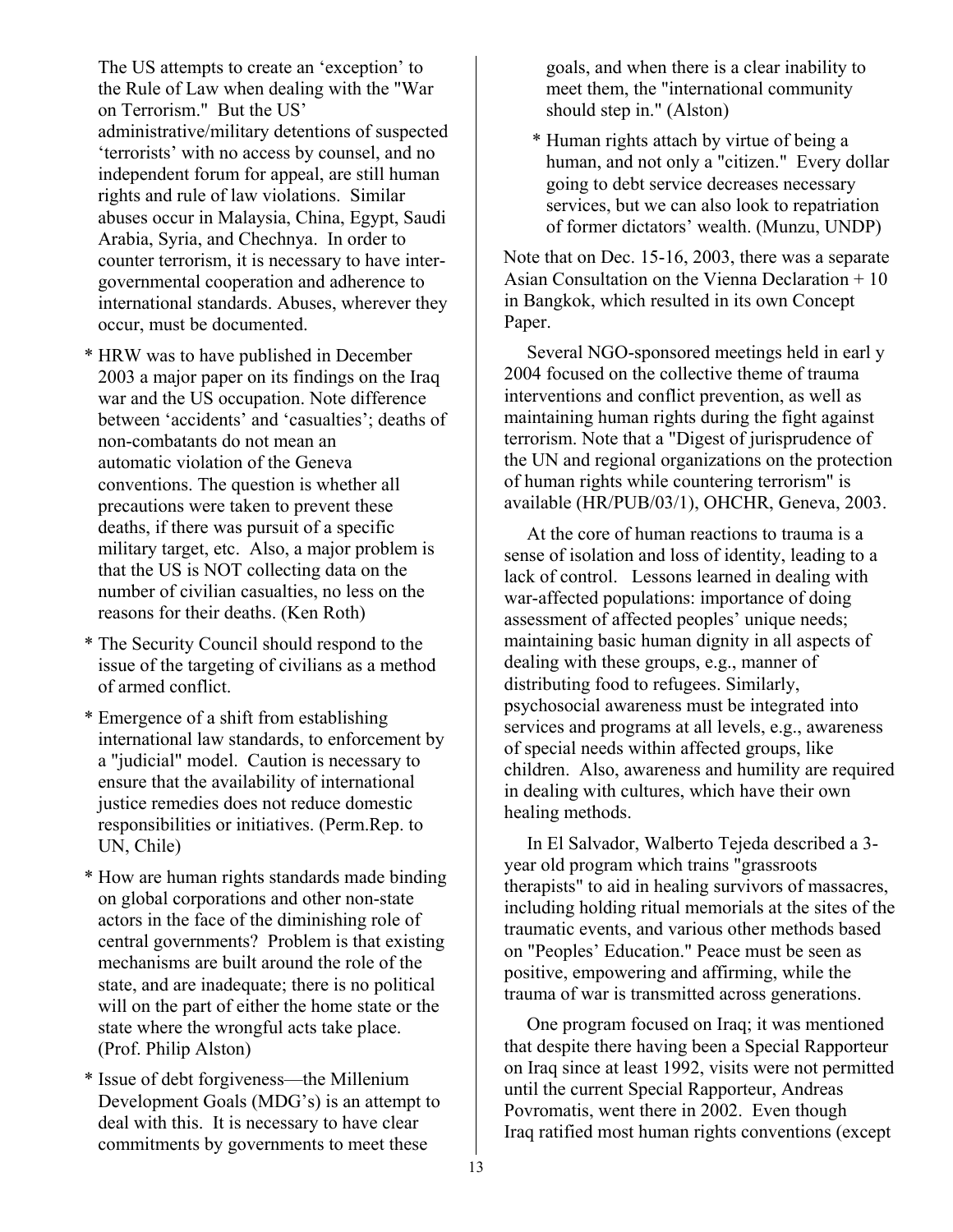for the Torture Convention) and maintained reporting requirements to relevant treaty bodies, some human rights monitoring procedures were not followed by the Saddam Hussein government. All relevant Treaty bodies, especially the Committee on Minorities, called for the end of sanctions. It was acknowledged that Iraqi society is rich in judicial and legal resources and in NGO's, which should be supported and strengthened.

## **ACTIVITIES REPORT OF THE NATIONAL AFFILIATES OF THE INTERNATIONAL ASSOCIATION OF DEMOCRATIC LAWYERS**

#### **Activities Report From Japan Lawyers International Solidarity Association (JALISA) Prof. Osamu Niikura reports:**

Japan is now in turmoil as the governing parties continue to seek remilitarization. While seeming to assume cooperative roles, they have actually participated in unilateralist world politics. Examples are numerous: deployment of Japanese Self-Defense Forces to Iraq; logistical support operations for the US fleet in the Indian Ocean connected with the US aggression against Afghanistan; drastic financial "reforms" by the name of "Big Ban"; long-standing deflationary economic policies; a sky-rocketing amount of overseas assets deposited in the Federal Reserve Bank; judicial "reforms" with a view to fine-tuning a so-called world standard; etc. One of the major destructive programs in the legal field here is a constitutional 'reform' aimed at eliminating Article 9, our long-cherished pacifist clause, which expresses Japanese people's aspirations for peace and peaceful co-existence.

 JALISA sent its board member, Mr. Yorio Shiokawa, to the UN commission on Human Rights in Geneva in March and April of 2004. He made an oral statement on behalf of IADL, and, on behalf of JALISA, called upon NGO activists in Geneva to support an appeal against changing Japan's Constitution.

 While democratic forces had some success in the Republic of Korea at its recent general election held in April, Japanese progressives lost many of their

seats in the House of Representatives last October [2003]. The total number of Communists and Social Democrats in the Diet is at the lowest point since the end of World War Two. Any resurgence in the labor movement is weakened by employers' challenges and by creeping apathy among younger workers about political issues. On the contrary, nationalist and even chauvinist views have been fed by anger against the recent kidnapping of Japanese nationals in Iraq.

 JALISA is committed, along with other associations of lawyers and civil society groups, to run nation-wide campaigns against sending Japanese military personnel to Iraq or to Afghanistan. It hosted a seminar on Peace in East Asia, inviting specialists from China, South Korea and Korean residents in Japan. It also participated in several popular anti-war rallies in Tokyo and elsewhere in the Archipelago.

 Professor Osamu Niikura, Secretary-General, presided over the International Criminal Tribunal for Afghanistan, in which distinguished members of IADL participated, namely Profs. Niloufer Bhagwat and Peter Erlinder, along with Prof. Robert Ackroyd from Great Britain and Prof. Asaho Mizushima from Japan. The final judgment, issued on March 13, 2004, ruled that President George W. Bush is guilty of crimes of aggression and against humanity as well as war crimes and genocide.

## **NEWS FROM DROIT SOLIDARITÉ (FRANCE) Roland Weyl reports:**

 Droit Solidarité is preparing for two upcoming events this fall: a hearing of a lawyer's Commission about crimes of aggression and war crimes committed in Iraq, and a public meeting about the UN Charter analyzing the illegality of the embargo and other acts against Iraq.

 The analysis of the illegality of the UN sanctions is found in a brochure edited by Droit Solidarité in French and English and is titled "Peace, Peoples and United Nations". The article further challenges the ideology of the UN as an independent high power, because under its Charter it must be an assembly of the people who represent individual governments.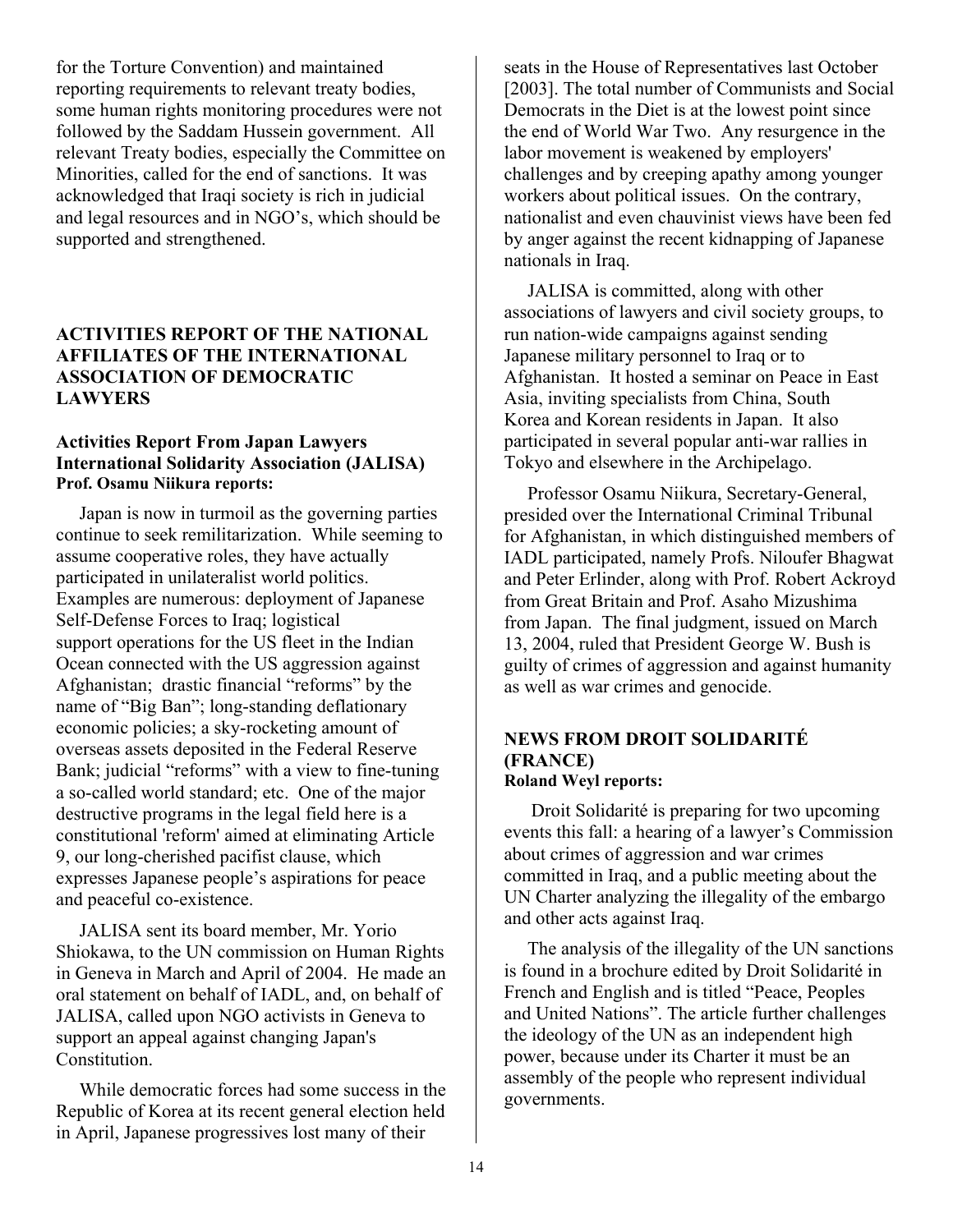Finally, last November Droit Solidarité decided to launch a four page monthly periodical which will include short papers regarding domestic and international law and news about the activities of lawyers and NGO's from abroad. Plans are to circulate this publication by mail to 150 recipients.

## **IADL U.N. Representative – Geneva Raymond Merat reports:**

 Madame Renee Bridel and Mr. Raymond Merat attended the 60th session of the UN Human Rights Commission held in Geneva 15 March-23 April, 2004. Madame Renee Bridel organized IADL's list of speakers, which included representatives from Japan, Colombia and the Tamil Minority in Sri Lanka. Issues raised included the situations in the occupied Palestinian territories and in Sudan. A vote was taken condemning the assassination of Sheikh Yassin by the Israeli government. Although there was overwhelming support for this Resolution, the US and Australia voted against it, while the EU disappointingly abstained voting as a bloc.

 Regarding Sudan, it is clear that the survival of a minority is at stake. A government sponsored "militia" is murdering and destroying buildings, towns, villages and people. It is imperative that the UN investigates this crisis, and not wait to take action until after there is a full-fledged genocide as occurred in Rwanda. An agreement was reached between the EU and the Africa Group in which the Sudanese government consented to implement a number of measures. Only the US opposed this agreement, a neighboring country, Uganda, abstained. Several of these votes demonstrate the problem of voting in blocs, where one state speaks for many others.

 Another issue of concern is the press has criticized the Commission for "not acting" against human rights abuses. While the UN leadership can and should express outrage and condemnation, only the Security Council is authorized to take action against those member states, which are violators.

## **IADL U.N. Representative – VIENNA Evelyn Duermayer reports on her activities.**

 The two NGO's meetings in Vienna I have been regularly attending are the Vienna Alliance on Crime Prevention and Criminal Justice and the Vienna NGO committee on the Status of Women.

 The Vienna Alliance is primarily concerned with trafficking in human beings and defining Victims and Perpetrators. Other issues worked on by the Alliance are technical assistance, monitoring, and the implementation of standards and norms. It is now preparing for the Fifth Congress, to take place in Thailand from April 18th to April 25,2005. On June 2nd, the President of the General Assembly made a visit to Vienna and had very constructive talks with the Vienna Alliance

 The Vienna NGO committee on the Status of Women is considering how to implement the Beijing Platform for action, the outcome documents of the 23rd special session of the General Assembly of the UN, and the current challenges and forwardlooking strategies for the advancement and empowerment of women and girls, in preparation for the 49th Commission on the Status of Women (March 2005).

 Gender equality, violence against women and children, the equal distribution of public resources and services, as well as the equal distribution of responsibility between women and men, and working for effective measures against the feminization of poverty by developing countries, is continuously on the agenda.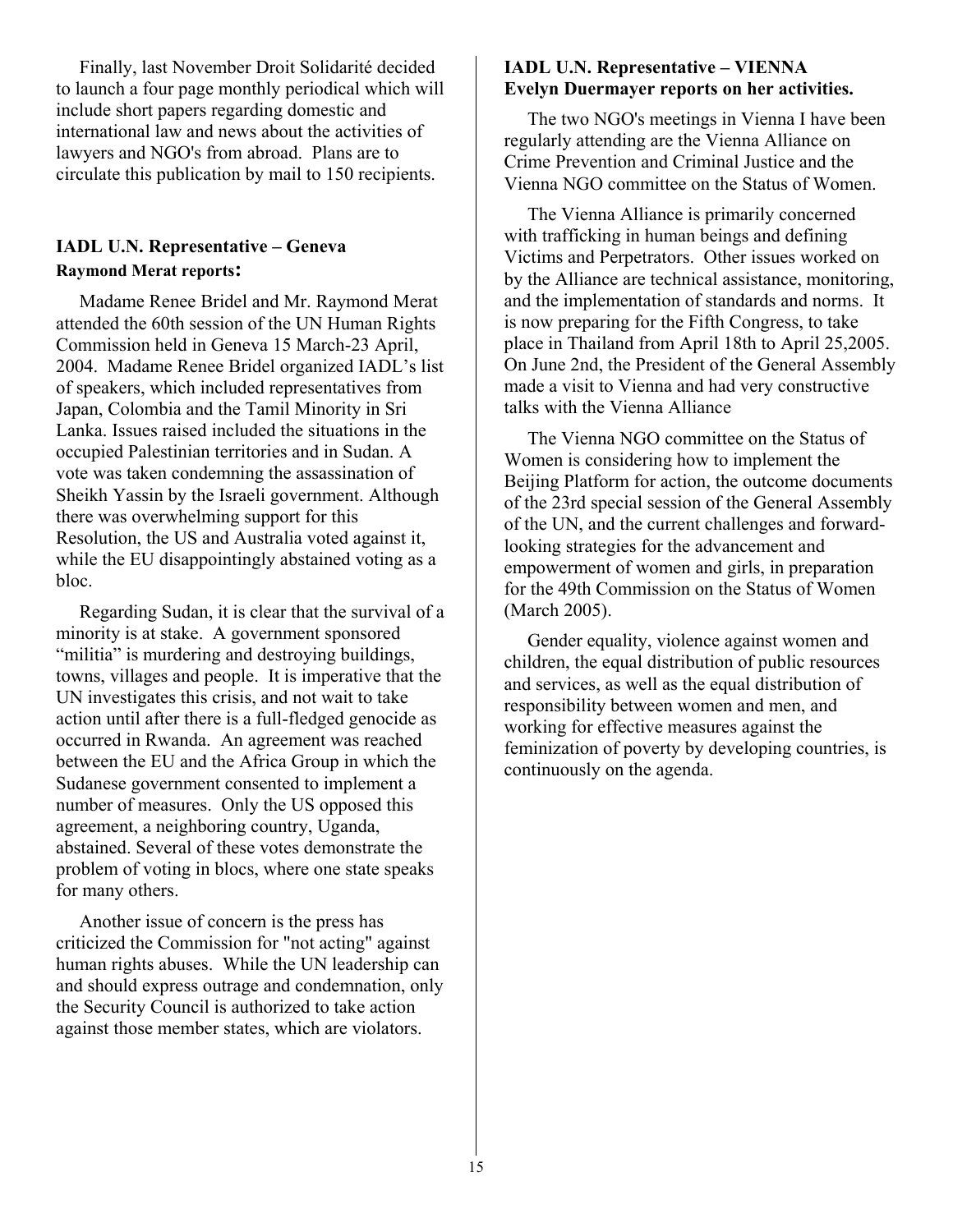## UPDATE ON IADL's CO-SPONSORSHIP OF TRIBUNAL ON IRAQ

 At the last Bureau meeting (Damascus, Dec. 13-15 2004), it was agreed that work would proceed on the proposed International Peoples' Tribunal on Iraq, and that the Charter of the Tribunal, written by Lennox Hinds as head of the 'Legal Committee' of the Tribunal, would be the basis of the legal contentions to be made at such a proceeding.

 It was then decided that the preferred venue would be Germany, and since there is a long history of German legal and scholarly involvement with IADL, these contacts would be helpful in assisting with local administrative back up. It was also hoped that, although the IADL proposal was to be more of a "legal" procedure, this Tribunal could still be a part of, and cooperate with, the series of such Tribunals and forums which are being held in different parts of the world, to culminate in a Tribunal in Istanbul during 2005.

 IADL is now co-sponsoring a hearing/conference, to be held in Berlin on June 19, 2004, during the term of the forthcoming Bureau meeting. Although this session will not be held in the form originally envisioned, IADL members believe that it is important to legitimate international law and institutions in the face of wholesale disregard of those principles, to pursue some form of accountability against the four invading states, and to bring such violations to the attention of a global audience.

 The program on June 19th will include an opening statement by IADL President, Jitendra Sharma, and presentations by several other IADL members. Note that although some evidence in the form of victim, eyewitness, and expert statements will be part of the schedule, the intent is to introduce the issues and arrive at a proposal for future activities.

See following for Conference schedule.

## **International People's Tribunal on the Aggression Against Iraq Opening conference on June 19, 2004 in Berlin at Gewerkschaftshaus, Keithstr. 1 – 3**

The conference is a one-day hearing on the topic (from about 9:00 AM to 6 PM) with international attendance. The aim is to introduce the issues and to start with the accumulation of evidence. After the conference there will be a final meeting in order to discuss future activities.

## **Conference schedule: (Subject to change)**

**9:00 – 9:30 AM: Welcome and introduction** 

**Opening by Jitendra Sharma,** IADL President, India **Presentation of the plan for the tribunal** (topics to be covered, foundations in international law, history of the Russell tribunals, tribunal on the NATO war against Yugoslavia, Afghanistan tribunal in Japan...) – Prof. Wolfgang Richter (European Peace Forum)

**PANEL I (9:30 AM – 11:00 AM): War of aggression as a crime**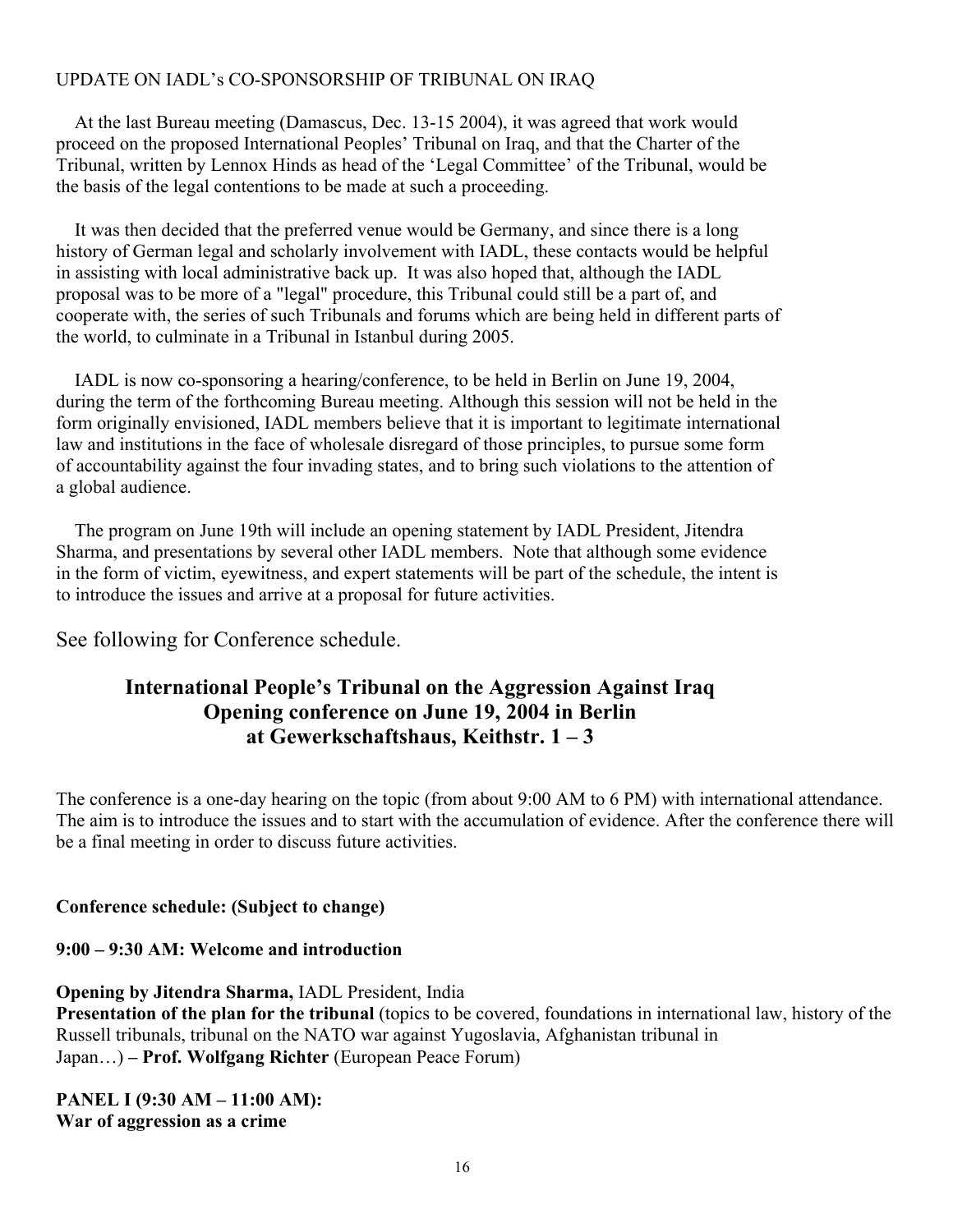- **The war against Iraq and international law**  Lies about threats, the "Strategy of Preventive War" and the "Doctrine of humanitarian Intervention" **-- Prof. Norman Paech** (University of economic and politic, Hamburg)
- **The war before the war.** The Iraq policy of the United States in the nineties: Sanctions, embargo, nofly zones, bombings etc. The sanctions in particular are a violation of international conventions in many respects. The U.N., Germany and the other allies of the U.S. and Great Britain are carry a heavy responsibility **– Dr. Hans v. Sponeck**
- "**Conspiracy and Crimes against Peace" Prof. Lennox Hinds,** *Internat. Association of Democratic Lawyers (IADL)*
- **The role of the Federal Republic of Germany before and after the war.**  Overflight rights, use of the U.S. military bases in Germany. Participation of Bundeswehr soldiers on AWACS planes in the war region and as substitute for U.S. troops transferred to the Gulf. **– Prof. Gregor Schirmer (expert on international law)**

## **PANEL II (11:00 AM to 12:00 PM):**

**Reports of the hearings in other countries, in particular from** 

- **the hearing in London:** The illegal character of the war and war crimes during its execution **-- Prof. Bill Bowring**
- **the hearing in Brussels:** On US global strategy -- **Prof. François Houtart, Belgian**
- **Tribunals in Japan** on the war against Afghanistan and Iraq **-- Prof. Osamu Niikura**
- **Tribunal Kiev/Moscow Prof. Michail Kusnezow**

**Lunch break (12:00 PM – 1:00 PM)** 

## **PANEL III (1:00 PM – 3:30 PM):**

**Crimes during the war - Iraqi victims, eyewitnesses, documents and experts (depends on suitable speakers)** 

- **Pentagon and CNN Video about the killing of wounded Iraqi**
- **Looting and arson in full view of the occupation troops, who sometimes participated Prof. Walter Sommerfeld** (University of Marburg)
- **Emman Khammas, Occupation Watch Center, Bagdad**
- **Haifa Zangana**, Iraqi writer, feminist
- **Dr. Gert Van Moorter, Medicine for the Third World**
- **Human rights violations perpetrated by the occupation troops arbitrary and/or excessive use of** violence, treatment of prisoners (of war) etc. *Eyewitnesses, Barbara Lochbihler* (Amnesty International]

## **Break**

## **SEMINARS (3:30 PM – 5:30 PM):**

 **1. The situation under the occupation:** Non-compliance with the task of an occupier to reestablish law and order as well as the supply of basic necessities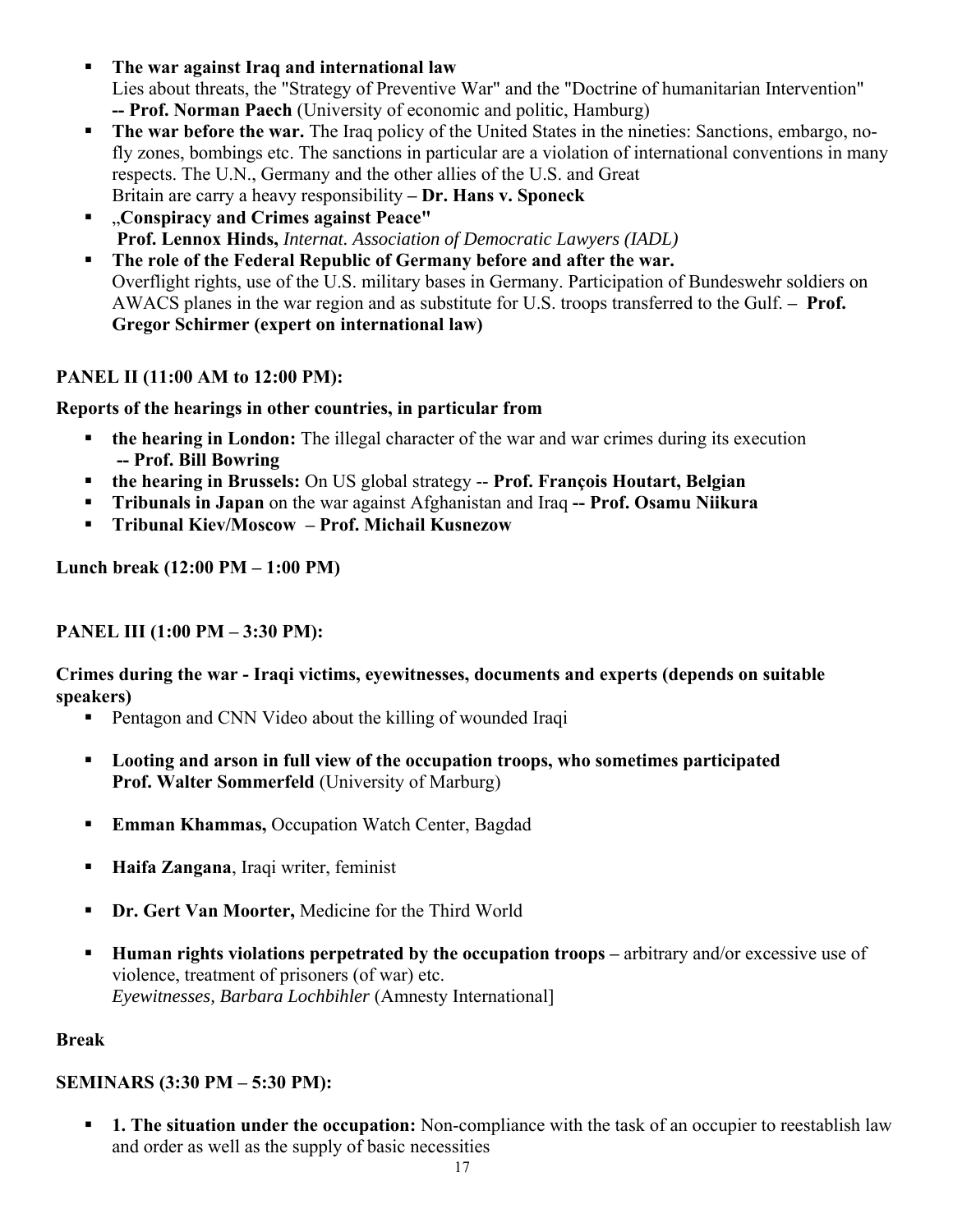- **2**. The use of banned weapons, environmental destruction: Use of weapons banned by the Geneva Convention and customary humanitarian law (e.g., cluster bombs, depleted uranium, napalm, vacuum bombs etc.)
- **3. The occupation regime and its economic measures:** An overview of the extensive intervention into the social fabric of the Iraqi society, sellout, privatization and long-term occupation (violation of the Hague Convention on Customs of War on Land…)
- **4. The involvement of Germany**
- **5. The international tribunal movement** further reports of events in other countries, international cooperation, division of labour … (discussion in English**)**

**Results of the seminars: 5:30 PM – 6 PM** 

**Final deliberations of the activists 6:30 PM – 9 PM (open ended)**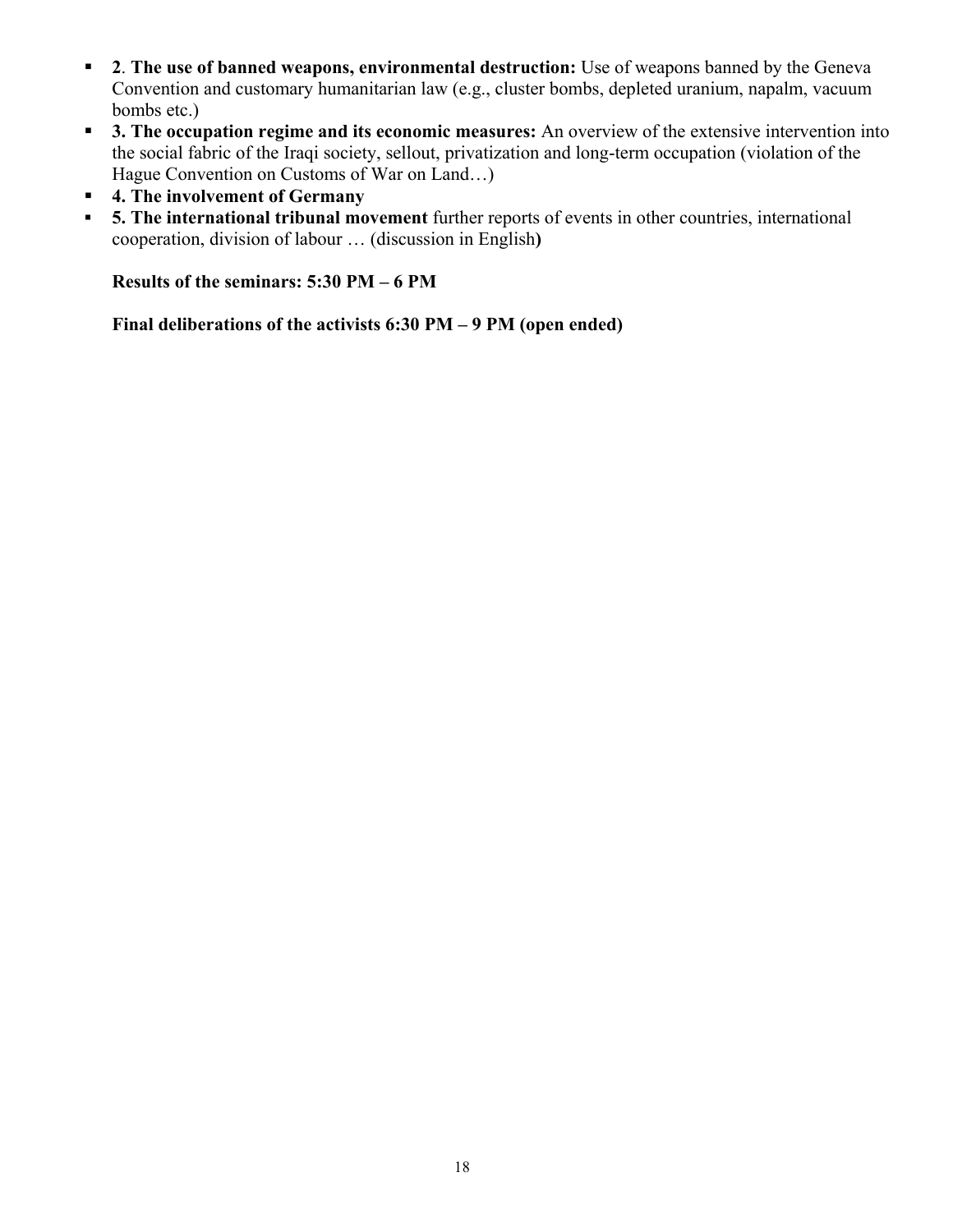# **UNITED NATIONS CALENDAR OF EVENTS**

## **June – December 2004**

| Date(s)              | <b>Event</b>                                                                                                                                                                                                                                                   | Location  |
|----------------------|----------------------------------------------------------------------------------------------------------------------------------------------------------------------------------------------------------------------------------------------------------------|-----------|
| $7 - 11$ June        | Preparatory Commission for the Comprehensive Nuclear-Test-<br>Ban Treaty Organization, Working Group A and<br>informal/expert meetings                                                                                                                         | Vienna    |
| $7 - 11$ June        | UNICEF, Executive Board, annual session                                                                                                                                                                                                                        | New York  |
| $14 - 18$ June       | Meeting of the States Parties to the United Nations Convention<br>on the Law of the Sea                                                                                                                                                                        | New York  |
| $14 - 25$ June       | Open-ended working group on an International instrument to<br>Identify and Trace, in a Timely and Reliable Manner, Illicit<br>Small Arms and Light Weapons, first session.                                                                                     | New York  |
| $21 - 25$ June       | Meeting of persons chairing human rights treaty bodies                                                                                                                                                                                                         | Geneva    |
| 21 June $-$ 23 July  | United Nations Administrative Tribunal                                                                                                                                                                                                                         | Geneva    |
| $28$ June $-2$ July  | Commission on Human Rights, Subcommission on the<br>Promotion and Protection of Human Rights, Working Group on<br>Contemporary Forms of Slavery                                                                                                                | Geneva    |
| $28$ June $-9$ July  | Conference of the States Parties to the Convention against<br>Transnational Organized Crimes and its Protocols, first session                                                                                                                                  | Vienna    |
| $28$ June $-23$ July | Economic and Social Council, substantive session                                                                                                                                                                                                               | New York  |
| $28 - 29$ June       | Preparatory Meeting of the First Review Conference of the<br>States Parties to the Convention on the Prohibition of the Use,<br>Stockpiling, Production and Transfer of Anti-personnel Mines<br>and on Their Destruction                                       | Geneva    |
| 29 June $-$ 2 July   | Organization for the Prohibition of Chemical Weapons,<br><b>Executive Council</b>                                                                                                                                                                              | The Hague |
| $29 - 30$ June       | United Nations African Meeting in Support of the Inalienable<br>Rights of the Palestinian People                                                                                                                                                               | Capetown  |
| 30 June $-$ July 2   | Committee on the Elimination of Discrimination against<br>Women, Working Group on Communications under the<br>Optional Protocol to the Convention                                                                                                              | New York  |
| June/July            | Special Committee on the Situation with regard to the<br>Implementation of the Declaration on the Granting of<br>Independence to Colonial Countries and Peoples (6-8 meetings<br>per week, up to 30 meetings)                                                  | New York  |
| 1 July               | United Nations Forum of Civil Society in Support of Middle<br><b>East Peace</b>                                                                                                                                                                                | Capetown  |
| $5 - 16$ July        | Group of governmental experts of the States parties to the<br>Convention on Prohibitions or Restrictions on the Use of Certain<br>Conventional Weapons Which May Be Deemed to Be<br>Excessively Injurious or to Have Indiscriminate Effects, eighth<br>session | Geneva    |

# **UNITED NATIONS CALENDAR OF EVENTS**

## **JUNE – DECEMBER 2004**

**Date(s)** Event Location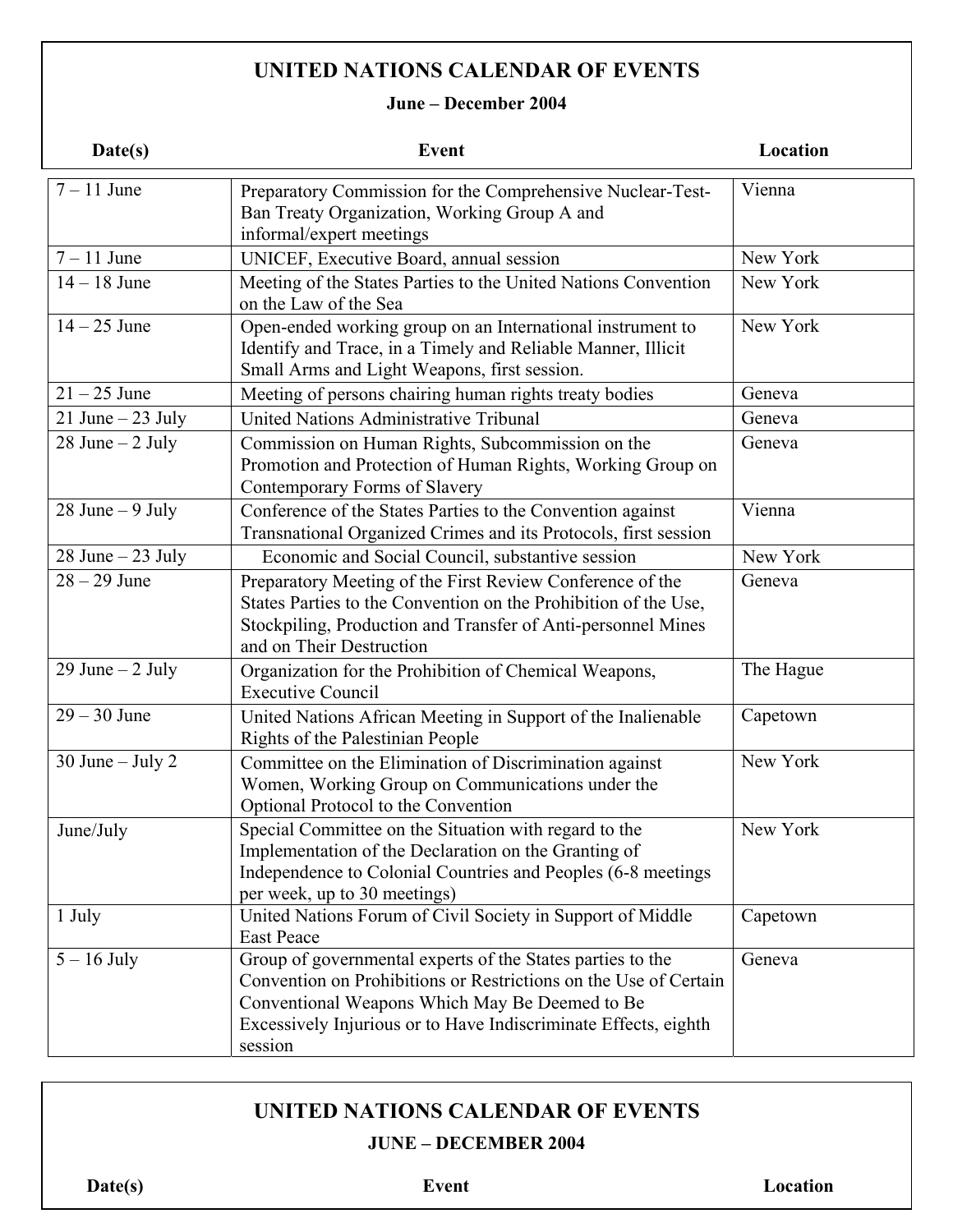| $5$ July $-6$ August        | International Law Commission, fifty-sixth session                                                                                                | Geneva                    |
|-----------------------------|--------------------------------------------------------------------------------------------------------------------------------------------------|---------------------------|
| $5 - 23$ July               | <b>International Law Seminar</b>                                                                                                                 | Geneva                    |
| $6-23$ July                 | Committee on the Elimination of Discrimination against Women,<br>thirty-first session                                                            | New York                  |
| $19-23$ July                | Commission on Human Rights, Subcommission on the Promotion and<br>Protection of Human Rights, Working Group on Indigenous<br>Populations         | Geneva                    |
| $22 - 23$ July              | Subcommission on the Promotion and Protection of Human Rights,<br>intersessional forum on economic, social and cultural rights (Social<br>Forum) | Geneva                    |
| $26$ July $-$<br>13 August  | Commission on Human Rights, Subcommission on the Promotion and<br>Protection of Human Rights, fifty-sixth session                                | Geneva                    |
| July                        | United Nations Seminar on Assistance to the Palestinian People                                                                                   | Place to be<br>determined |
| $2 - 6$ August              | Assembly of States Parties to the Rome Statute of the International<br>Criminal Court, Budget and Finance Committee                              | The Hague                 |
| $2 - 20$ August             | Committee on the Elimination of Racial Discrimination, sixty-fifth<br>session                                                                    | Geneva                    |
| 5 August                    | Thirteenth Meeting of States Parties to the Convention on the<br>Elimination of All Forms of Discrimination against Women                        | New York                  |
| $16 - 20$ August            | Commission on Human Rights, Working Group on Enforced and<br>Involuntary Disappearances, seventy-third session                                   | New York                  |
| $6 - 10$ September          | Assembly of States Parties to the Rome Statute of the International<br>Criminal Court                                                            | The Hague                 |
| 9 September                 | Twenty-second Meeting of States Parties to the International<br>Covenant on Civil and Political Rights                                           | New York                  |
| $13 - 24$ September         | Commission on Human Rights, working group on a Draft United<br>Nations Declaration on the Rights of Indigenous peoples                           | Geneva                    |
| $13 - 17$ September         | Commission on Human Rights, Working Group on Arbitrary<br>Detention, fortieth session                                                            | Geneva                    |
| $13 - 17$ September         | UNICEF, Executive Board, second regular session*                                                                                                 | New York                  |
| 28 September -<br>8 October | Commission on Human Rights, working group of experts on people of<br>African descent                                                             | Geneva                    |
| September                   | United Nations International Conference of Civil Society in Support<br>of the Palestinian People                                                 | Place to be<br>determined |
| $4 - 8$ October             | Preparatory Commission for the Comprehensive Nuclear-Test-Ban<br>Treaty, Working Group A and informal/expert meeting                             | Vienna                    |
| $12 - 15$ October           | Organization for the Prohibition of Chemical Weapons, Executive<br>Council                                                                       | The Hague                 |

# **UNITED NATIONS CALENDAR OF EVENTS**

**JUNE – DECEMBER 2004** 

**Date(s)** Event Location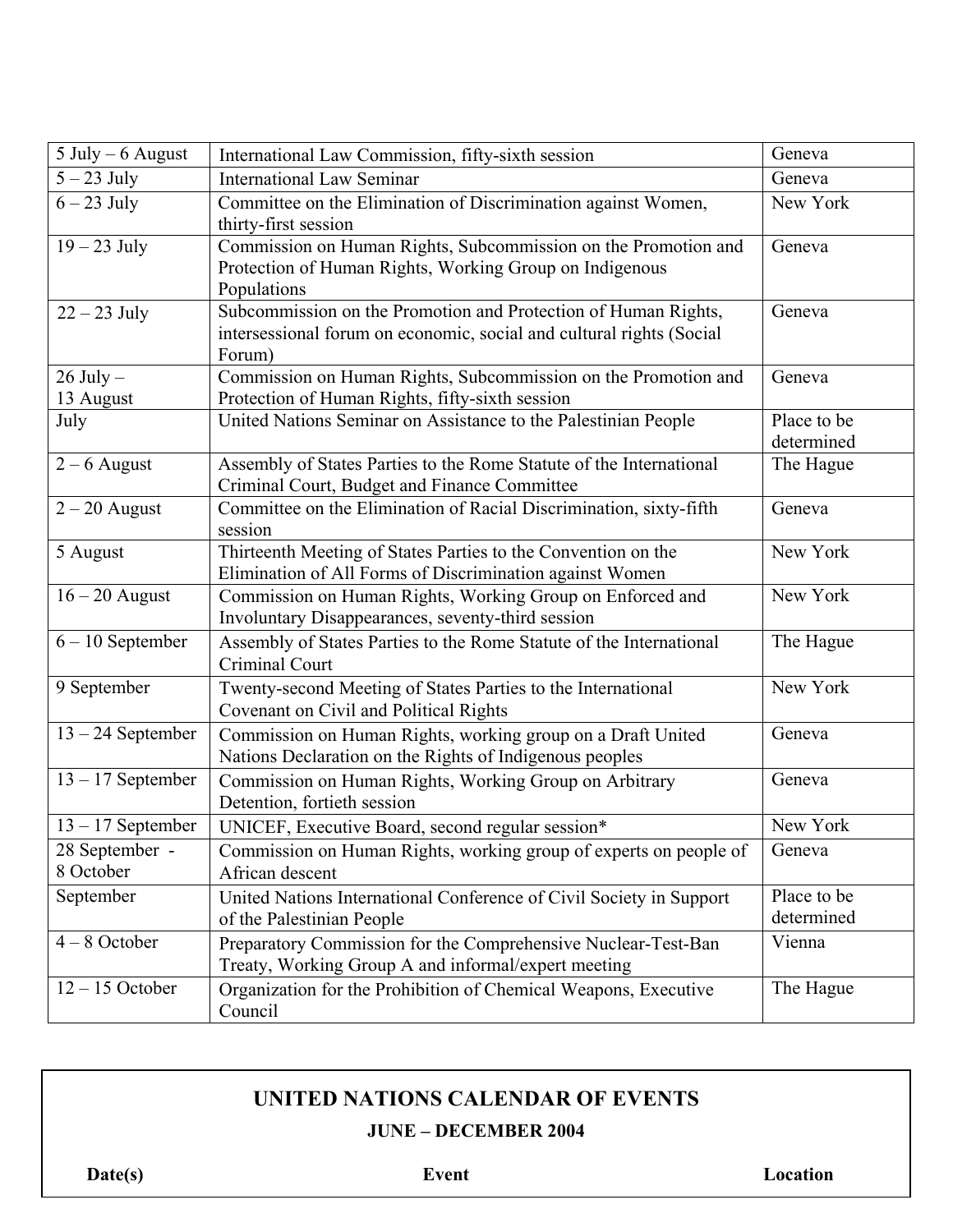| 18 October-<br>5 November  | Human Rights Committee, eighty-second session                                                                                                                                                                                                                                                                                                                               | Geneva          |
|----------------------------|-----------------------------------------------------------------------------------------------------------------------------------------------------------------------------------------------------------------------------------------------------------------------------------------------------------------------------------------------------------------------------|-----------------|
| October/November           | United Nations Administrative Tribunal (5 weeks)                                                                                                                                                                                                                                                                                                                            | New York        |
| $8 - 12$ November          | Committee against Torture, pre-sessional working group                                                                                                                                                                                                                                                                                                                      | Geneva          |
| $8 - 16$ November          | Group of governmental experts of the States parties to the Convention<br>on Prohibitions or Restrictions on the Use of Certain Conventional<br>Weapons Which May Be Deemed to Be Excessively Injurious or to<br>Have Indiscriminate Effects, ninth session                                                                                                                  | Geneva          |
| $8 - 19$ November          | Commission on Human Rights, Working Group on Enforced and<br>Involuntary Disappearances, seventy-fourth session                                                                                                                                                                                                                                                             | Geneva          |
| $8 - 26$ November          | Committee on Economic, Social and Cultural Rights, thirty-third<br>session                                                                                                                                                                                                                                                                                                  | Geneva          |
| $15 - 19$ November         | Annual meeting of the States parties to the Convention on the<br>Prohibition of the Development, Production and Stockpiling of<br>Bacteriological (Biological) and Toxin Weapons and on Their<br>Destruction                                                                                                                                                                | Geneva          |
| $15 - 26$ November         | Committee against Torture, thirty-third session                                                                                                                                                                                                                                                                                                                             | Geneva          |
| $17 - 26$ November         | Commission on Human Rights, Working Group on Arbitrary<br>Detention                                                                                                                                                                                                                                                                                                         | Geneva          |
| 29 November                | Committee on the Exercise of the Inalienable Rights of the Palestinian<br>People, Special Meeting in Observance of the International Day of<br>Solidarity with the Palestinian People                                                                                                                                                                                       | <b>New York</b> |
| 29 November-<br>3 December | Conference of the States Parties to the Convention on the<br>Prohibition of Chemical Weapons, ninth session                                                                                                                                                                                                                                                                 | The Hague       |
| November                   | Ad Hoc Committee of the General Assembly for the Announcement<br>of Voluntary Contributions to the United Nations Relief and Works<br>Agency for Palestine Refugees in the Near East (1 meeting)                                                                                                                                                                            | New York        |
| December                   | Advisory Committee on the United Nations Programme of Assistance<br>in the Teaching, Study, Dissemination and Wider Appreciation of<br>International Law, thirty-eighth session (2 days)                                                                                                                                                                                    | New York        |
| Dates to be<br>determined  | International Criminal Tribunal for the Prosecution of Persons<br>Responsible for Genocide and Other Serious Violations of<br>International Humanitarian Law Committed in the Territory of<br>Rwanda and Rwandan Citizens Responsible for Genocide and Other<br>Such Violations Committed in the Territory of Neighbouring States<br>between 1 January and 31 December 1994 | Arusha          |
| Dates to be<br>determined  | International Tribunal for the Prosecution of Persons Responsible for<br>Serious Violations of International Humanitarian Law Committed in<br>the Territory of the Former Yugoslavia since 1991                                                                                                                                                                             | The Hague       |

# **UNITED NATIONS CALENDAR OF EVENTS**

## **JUNE – DECEMBER 2004**

 $\overline{z_{1}}$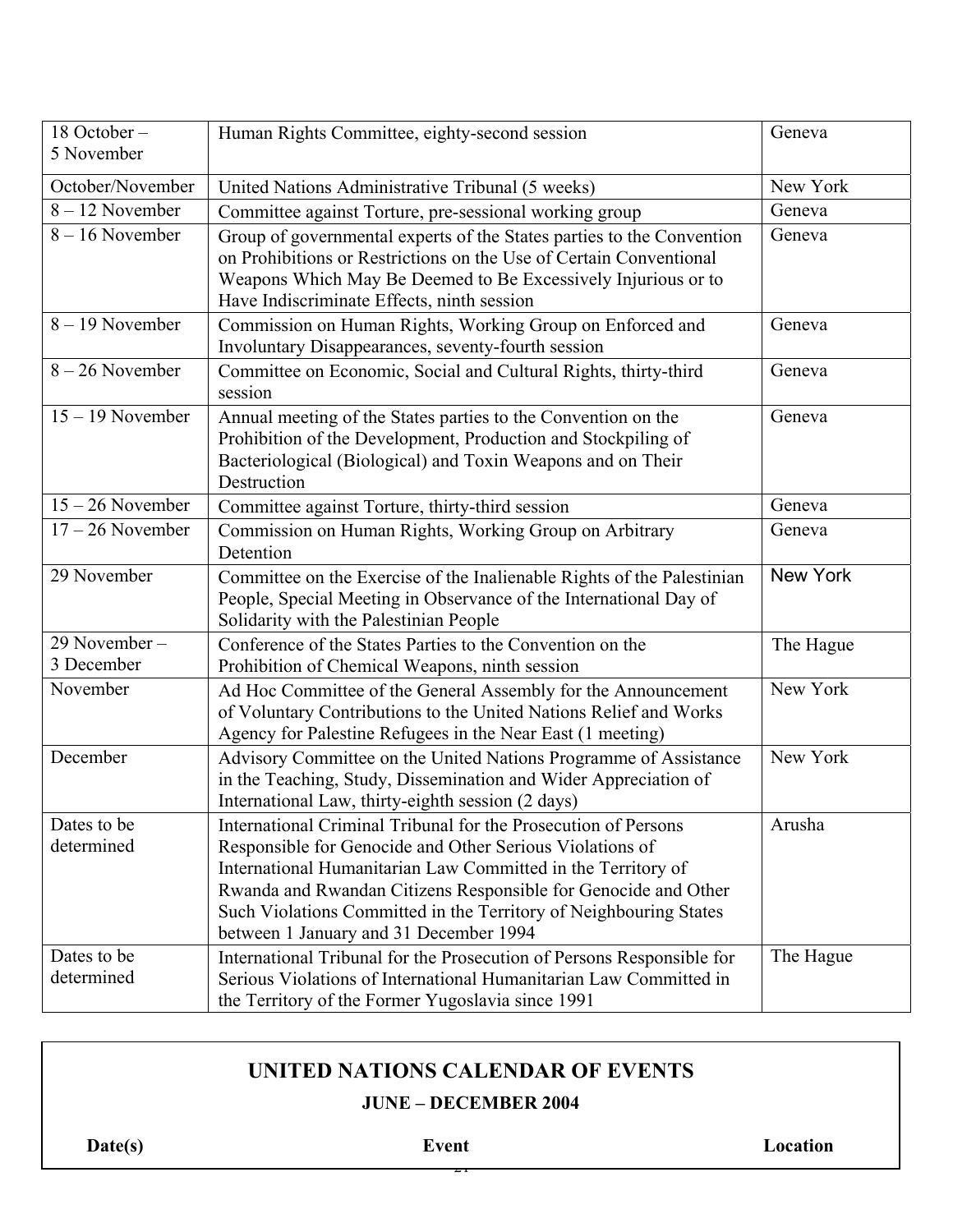| Dates to be<br>determined | Commission on Narcotic Drugs, meeting of heads of national drug law<br>enforcement agencies, Asia and the Pacific region (1 week)                               | Bangkok  |
|---------------------------|-----------------------------------------------------------------------------------------------------------------------------------------------------------------|----------|
| Dates to be<br>determined | Commission on Narcotic Drugs, meeting of heads of national drug law<br>enforcement agencies, Latin America and the Caribbean region (1)<br>week)                | Santiago |
| Dates to be<br>determined | Second meeting of the States parties to the International Convention<br>on the Protection of the Rights of All Migrant Workers and Members<br>of Their Families | New York |
| Dates to be<br>determined | Special Committee to Investigate Israeli Practices Affecting the<br>Human Rights of the Palestinian People and Other Arabs of the<br>Occupied Territories       | Geneva   |

## **International Association of Democratic Lawyers Officers and Representatives (Elected at the XVth Congress, October 2000)**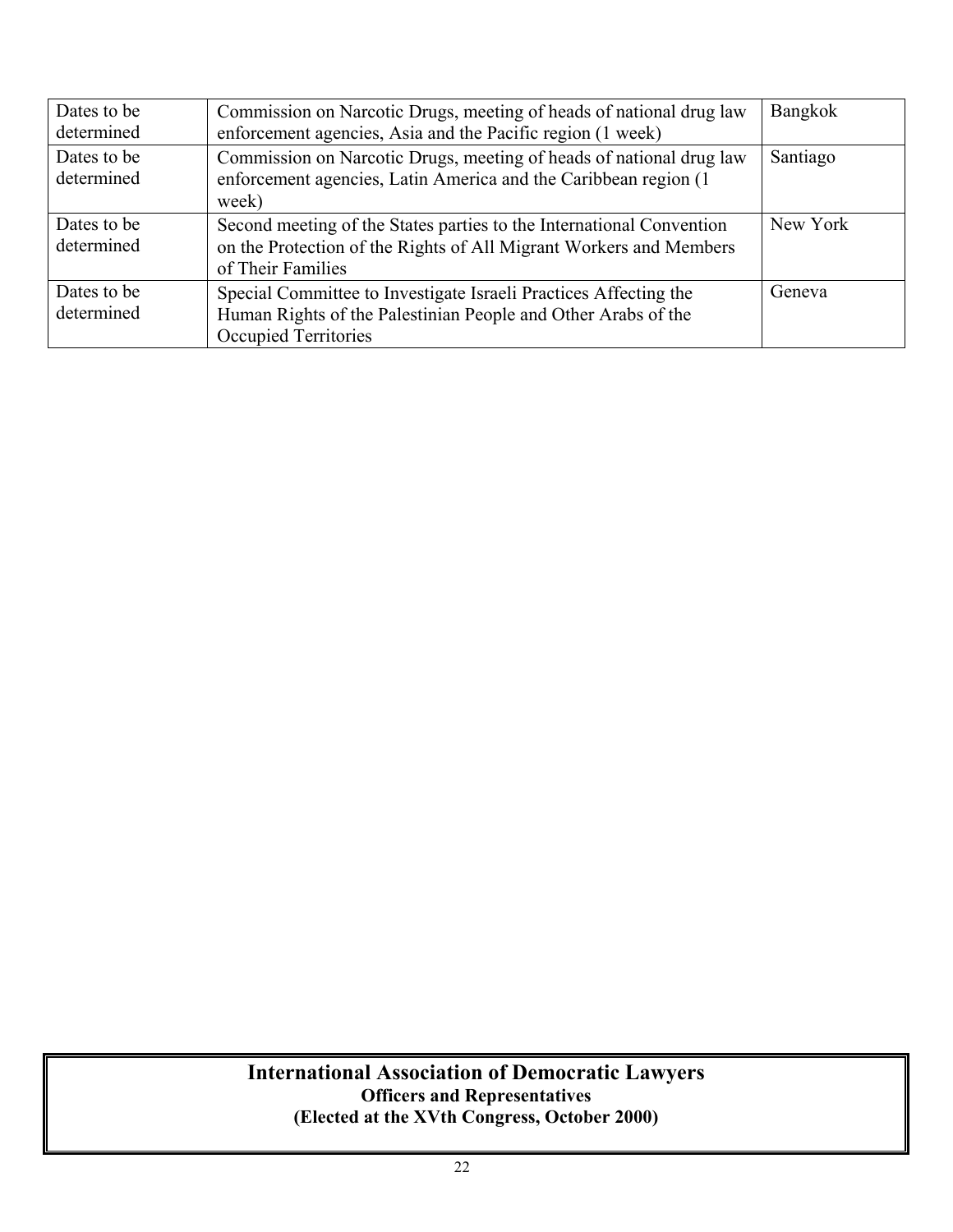## **PRESIDENTS EMERITI**

## **President Nelson R. Mandela, South Africa**

#### **Amar Bentoumi, Algeria**

**Joē Nordmann, France**

## **PRESIDENT**

Jitendra Sharma, India T: 9111.649.1567 F: 9111.649.4145 jsharma@del3.vsnl.net.in

#### **SECRETARY GENERAL**

**Beinusz Szmukler, Argentina** T/F: 54.114362 szmukler@ciudad.com.ar

#### **VICE PRESIDENTS**

**Farouk Abu Eissa, Sudan**  T: 202.795.7132 (Cairo) F: 202.794.7719 alu@intouch.com

#### **Prof. Lennox S. Hinds, USA**

T: 212.864.4445 F: 212.222.2680 Lhindsshw@aol.com

**Roland Weyl, France** T: 331.42.78.04.50 F: 331.42.78.03.57 Mrwjur@club-internet.fr

**TREASURER Jeanne Mirer, USA**  T: 313.861.4259 F: 313.861.5133 mirerfam@earthlink.net

#### **DEPUTY SECRETARIES GENERAL Dr. G.I. Chuzbaian, Romania**

T: 4021.212.5609 F: 4021.210.3160 chiuzbaianujr@rol.ro

**Prof. Osamu Niikura, Japan**  T: 81.33225.1020 F: 81.33225.1025 oniikura@als.aoyama.ac.jp

**Amrani Zoubida, Algeria**  T: 021.734.662 F: 021.7376

**DEPUTY TREASURERS lossif Geron, Bulgaria** adv geron $(a)$ ibn.bg

**Rebekah Wilson, United Kingdom**  T: 207.611.2461 rebekahmaxinew@hotmail.com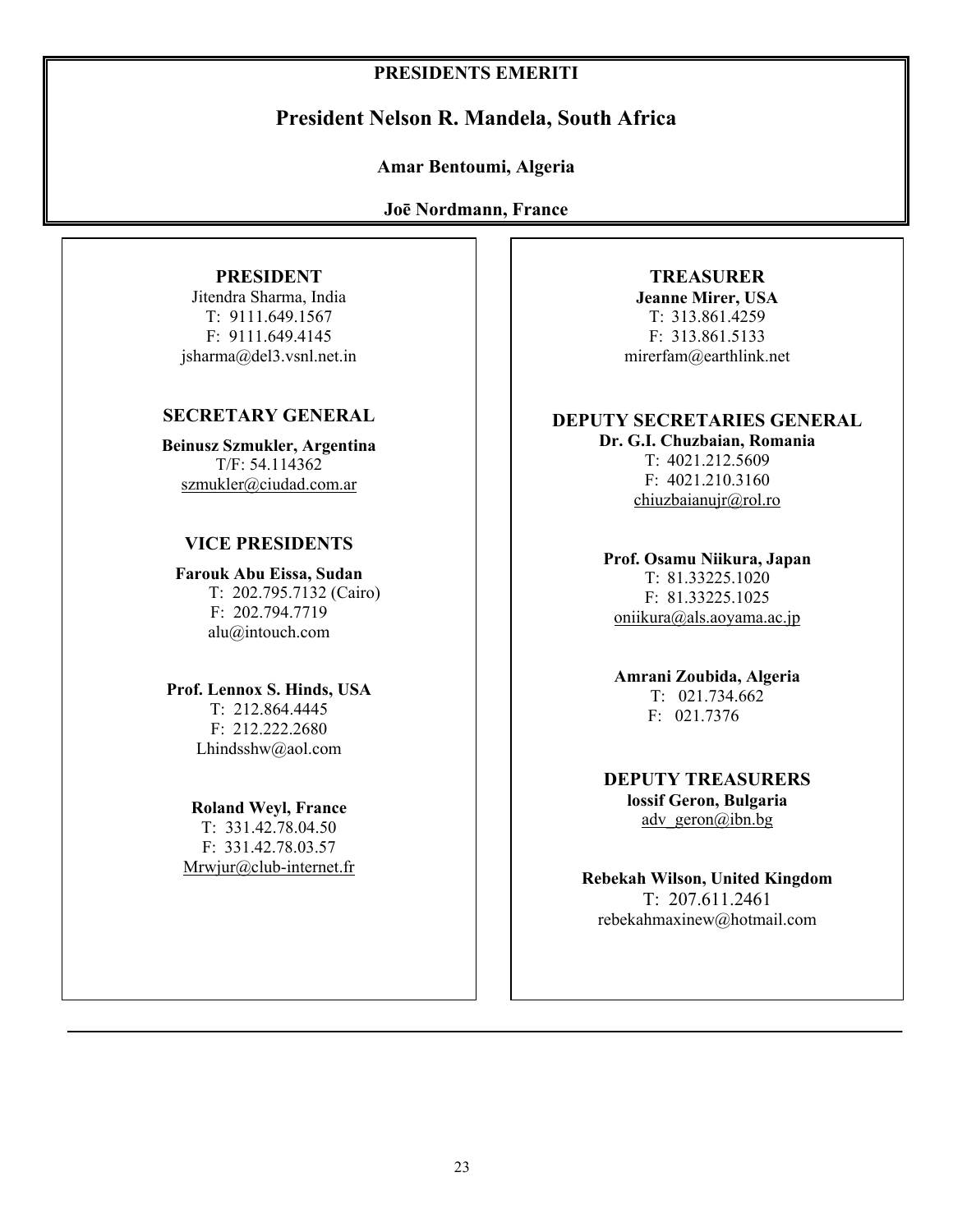## **BUREAU MEMBERS**

**Prof. Lứu Van Dat, Vietnam**  T/F: 84.4.822.92.22 vla@fpt.vn

#### **Akhtar Hussain, Pakistan**

T: 92.021.5672522 F: 92.021.5678620 akhtarlaw@cyber.net.pk

#### **Fabio Marcelli, Italy**  marcelli@ici.rm.cnr.it

#### **Oswaldo Sanchez Martin, Cuba**

T: 537.329680 F: 537.333382 jdn@ceniai.inf.cu

#### **Silas Nkanunu, South Africa**

T: 041.487.0134/5 F: 041.487.0066 aletha@nadel.co.za

## **Joan Roig i Plans, Catalonia, Spain**

T: 34.932.155311 F: 34.934.873379 jroigpla@aranzadi.es

#### **Jamal Sourani, Palestine**  sourani@link.com.eg

#### **PERMANENT INVIT́EES Vicki Erenstein Ya Toivo, Namibia**  veyt@moj.gov.na

**Marie Louise Mbida Kanse Tah, Cameroon**  T: 237.42.9064 F: 237.42.2230 mbkanse@yahoo.fr

> **Secretary General Korean Democratic LawyersAssociation Pyongyang, D.P.R. of Korea** F: 850.2.3814644

#### **UNITED NATIONS HEADQUARTERS, NY PERMANENT REPRESENTATIVE Prof. Lennox S. Hinds, USA**  T: 212.864.4445 F: 212.222.2680

lhindsshw@aol.com

## **ALTERNATE REPRESENTATIVES**

**Gloria Bletter**  T: 212.645.7660 F: 212.647.8291 gb@gbletter.com

**Beth Lyons, USA**  T/F: 201.295.3103 bethlyons@aol.com

**Leora Mosston, USA**  T: 973.648.2690 F: 973.648.4848 Lmosston@rpa.state.nj.us

**PUBLISHING ASSISTANT Ruth Harris**  T: 732.382.1128 F: 732.382.3319 rharris748@aol.com

**Interns - Rutgers University IADL Internship Program**

**IADL REPS. AT OTHER UN AGENCIES Renee Bridel, Switzerland UN Geneva**  T: 41.21.281.778 F: 41.21.788.02.77 (indirect)

> Juliette Chinaud **UNICEF**  jchinshw@aol.com

**Ahmed Derradji, France UNESCO** T/F: 331.30.74.17.18 ahmderradji@club-internet.fr

**Evelyn Duermayer, Austria UN Vienna** T: 43.222.94.22.994 evelyn.duermayer@chello.at